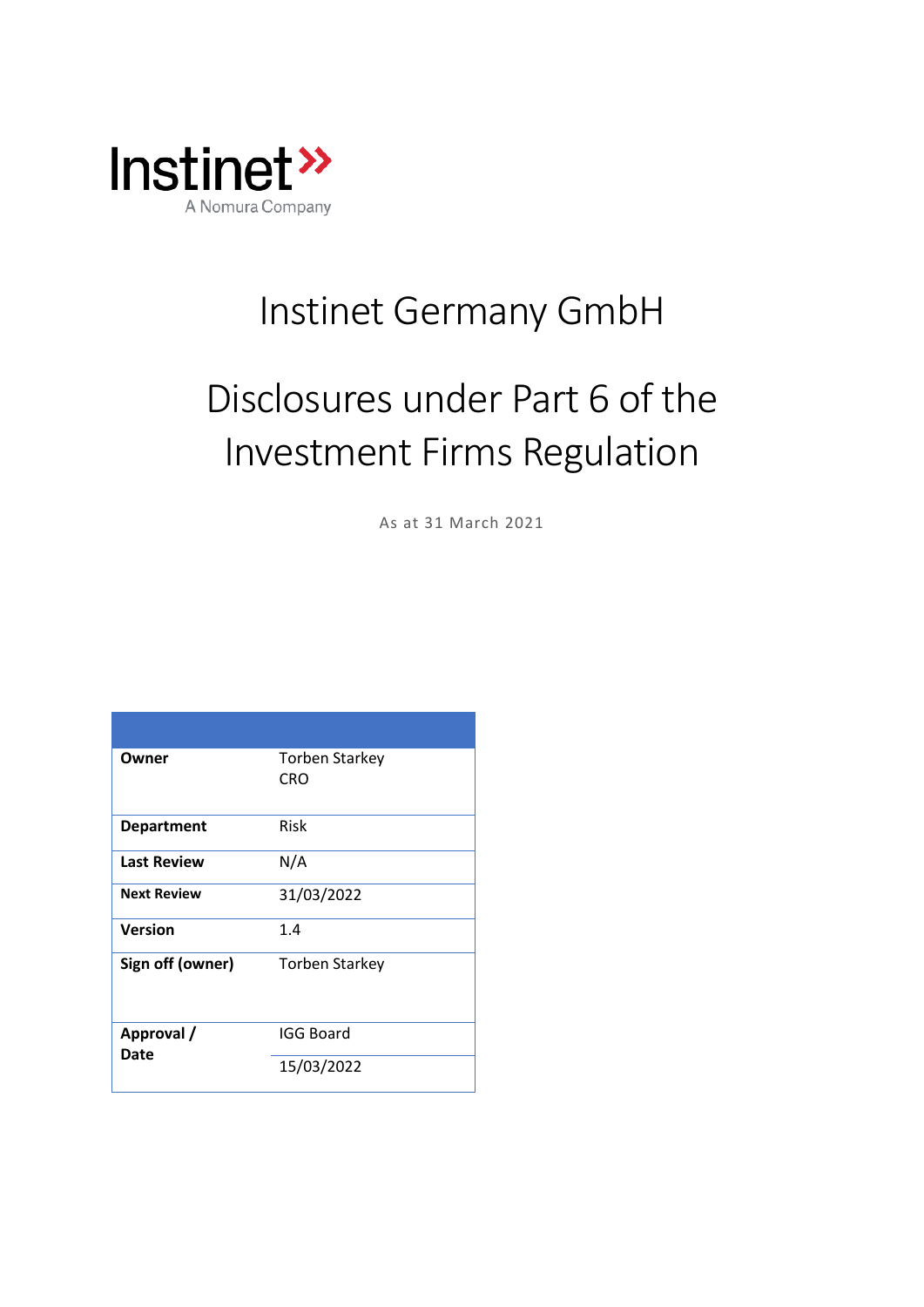## Contents

| 1.1                |  |
|--------------------|--|
| 1.2                |  |
| 2.                 |  |
| 2.1                |  |
| 2.2                |  |
| 2.3                |  |
| 2.4                |  |
| 3.                 |  |
| 3.1                |  |
| 3.2                |  |
| 3.3                |  |
| 3.4                |  |
| 3.5                |  |
| 3.6                |  |
| 3.7                |  |
| 3.8                |  |
|                    |  |
| 4.1                |  |
| 4.2                |  |
| 5.                 |  |
| 6.                 |  |
| 6.1                |  |
| 6.2                |  |
| 6.3                |  |
| 6.4                |  |
| 6.5                |  |
|                    |  |
|                    |  |
| <b>APPENDIX 1:</b> |  |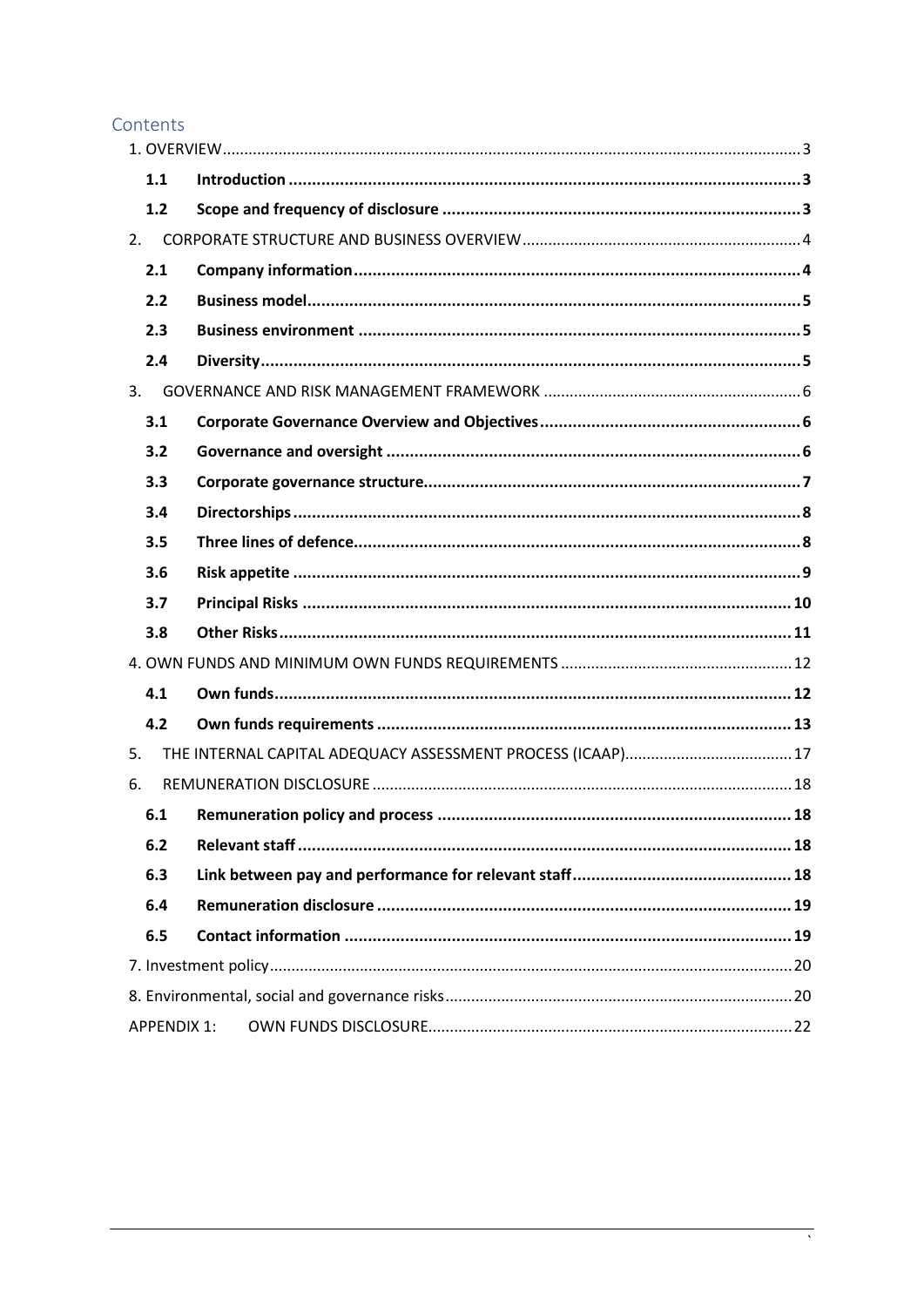## <span id="page-2-0"></span>1. OVERVIEW

## <span id="page-2-1"></span>1.1 Introduction

The disclosures set out herein have been provided in accordance with articles 46-53 of Part 6 of the Investment Firms Regulation (IFR - Regulation (EU) 2019/2033 of the European Parliament and Council). The purpose of these disclosures is to provide transparency to investors and the wider market.

In accordance with the requirements of the IFR, this document is intended to disclose information relating to Instinet Germany GmbH's risk management objectives and policies, governance arrangements, level of own funds, own funds requirements, remuneration policies and practices and, to the extent they are relevant its investment policy and its exposure to environmental, social and governance risk. Information is disclosed by IGG under these rules, unless it does not apply, or is considered by the Board as being proprietary or confidential information (note: no disclosures have been omitted on these grounds).

## <span id="page-2-2"></span>1.2 Scope and frequency of disclosure

Disclosures are made in respect of all Instinet Germany GmbH (IGG of the Firm), as at the document's reference date, 31 March 2021.

In accordance with the requirements of the IFR disclosures will be made at least on an annual basis and published on the parent Group's corporate website [\(https://www.instinet.com/legal](https://www.instinet.com/legal-regulatory)[regulatory\)](https://www.instinet.com/legal-regulatory).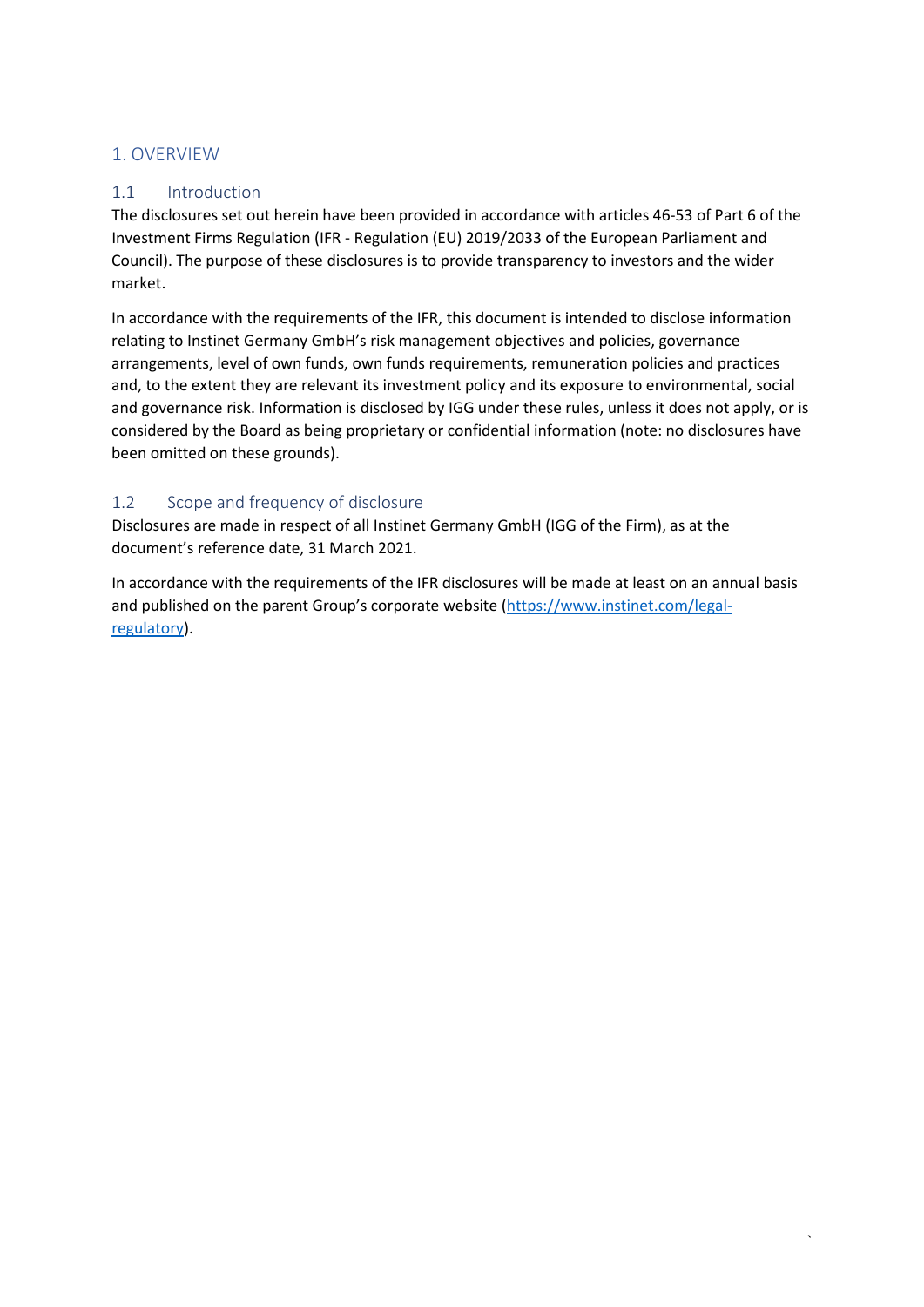#### <span id="page-3-0"></span>2. CORPORATE STRUCTURE AND BUSINESS OVERVIEW

#### <span id="page-3-1"></span>2.1 Company information

IGG was incorporated on 8 January 2018 in the Federal Republic of Germany. It has a licence to operate as an investment firm provided by the Federal Financial Services Authority (Bundesanstalt für Finanzdienstleistungsaufsicht **-** BaFin). As a licenced entity in Germany

IGG is based in Frankfurt and has a branch in Paris that is regulated by the Autorité des marchés financiers (*AMF*). As at 31 March 2021, the numbers of staff employed was as follows:

#### **Table 2.2.1a – IGG Headcount**

| <b>Branch</b> | <b>Headcount</b> |
|---------------|------------------|
| Frankfurt     |                  |
| <b>Paris</b>  |                  |

The Firm is part of the global Instinet group which itself is the independent equity trading arm of the Nomura Group. IGG's purpose is to undertake regulated investment business within the EEA, facilitating sales to the local client base. IGG is a wholly owned subsidiary of Instinet Europe Limited (IEL) and investment Firm authorised and regulated in the United Kingdom.

The Instinet Group structure is illustrated in the diagram below.

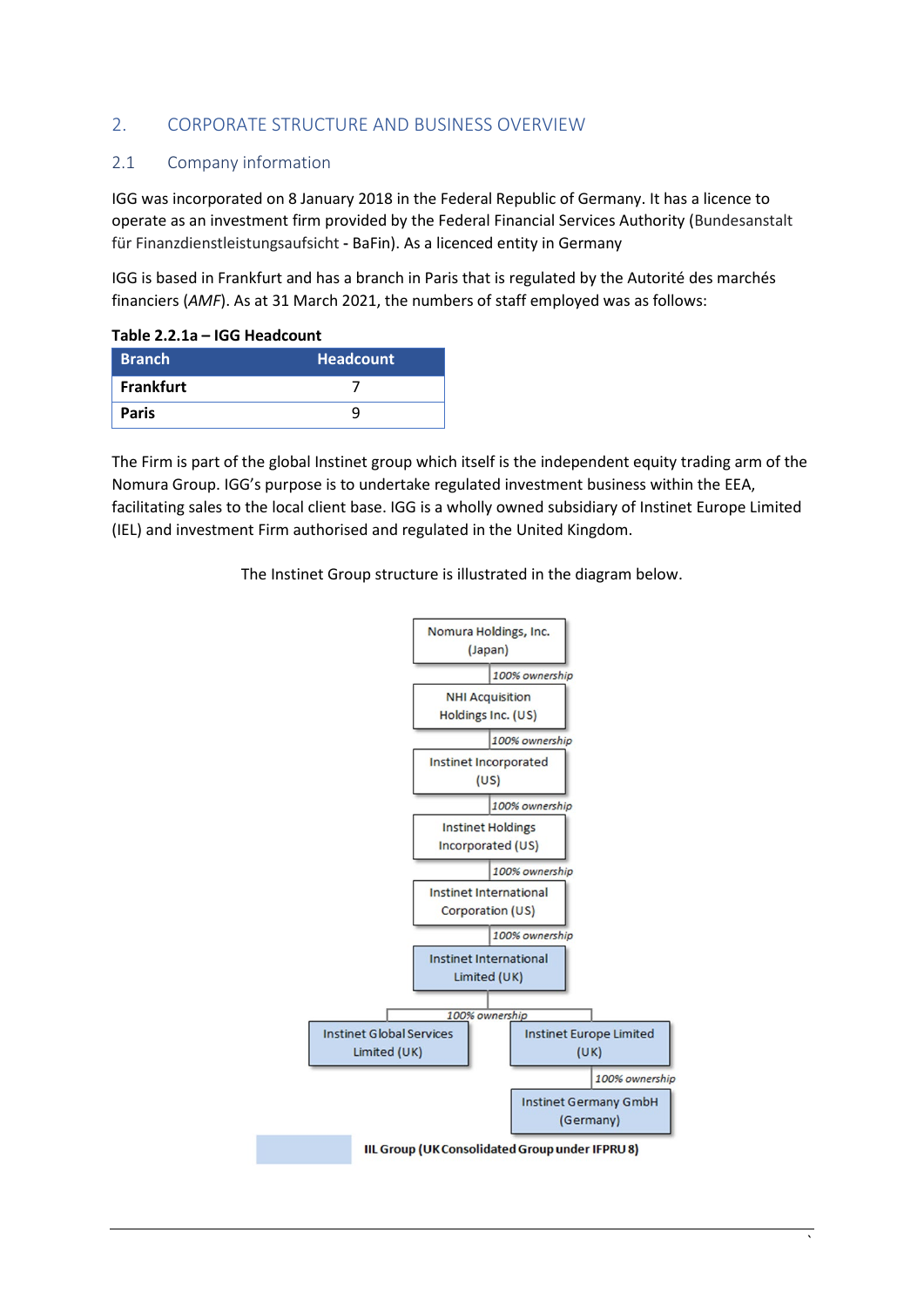IGG has permission to provide the following investment and ancillary services (in relation to cash equity products) and has passporting rights to provide these services throughout the EEA:

- Reception and transmission of orders in relation to one or more financial instruments; and
- Execution of orders on behalf of clients.

#### <span id="page-4-0"></span>2.2 Business model

Instinet is a global "agency broker" offering institutional clients and market counterparties access to multiple global execution venues through its subsidiaries around the world, via high touch trader worked equity orders and low touch direct client access to electronic trading and algorithms. The Instinet Group provides "agency" trading services, including algorithms, crossing networks, agency sales trading, global portfolio trading and commission management services, as well as access to third-party research.

IGG operates as an "agency brokerage" and, from a regulatory and reporting standpoint, its business is classified as "Riskless Principal". Trading arrangements on European markets are structured such that, whilst it only ever undertakes client business, taking no proprietary positions, the Firm is still required to deal as principal on the market in order to effect client order execution. As such, when executing trades on European markets, IGG is required to buy/sell to the market in a principal capacity and then sell/buy to the client in a principal capacity. Consequently, it will take "positions arising from client servicing" (albeit on a riskless principal basis as the market side and client-side transactions are matched/back-to-backed).

#### <span id="page-4-1"></span>2.3 Business environment

IGG operates in a highly regulated business environment with significant requirements in respect of transaction, financial and regulatory reporting, conduct, risk management and customer service. It is subject to regulations that constantly evolve in response to periods of financial instability, new business practices and economic and political developments and which are becoming more stringent over time in order to promote good practice and stability in the global financial markets.

#### <span id="page-4-2"></span>2.4 Diversity

IGG, and more widely Instinet and Nomura, continue to focus on all aspects of diversity and inclusion. We are committed to creating an inclusive culture that values the difference in our colleagues and creates an environment where all employees are heard and valued. The Firm upholds Instinet's five pillars (the 5 As) of diversity and inclusion:

- Leadership Commitment & Management **Accountability**;
- **Attraction** of Talent from Diverse Backgrounds & Experiences;
- **Advancement** of our People through promotion & mobility opportunities;
- Raising **Awareness** about topics related to Diversity to increase honest and open dialogues;
- Leveraging **Awards and** Recognition opportunities to acknowledge the work our firm and people do daily to enhance our Culture.

To further our commitment to inclusion, diversity & belonging, IGG subscribes to the Group's Inclusion Recognition Programme. This programme aims to increase awareness, engagement and involvement across all aspects of Instinet's diversity & inclusion agenda, inclusive of inclusion networks, Community Affairs opportunities, health & wellbeing resources and volunteering offerings.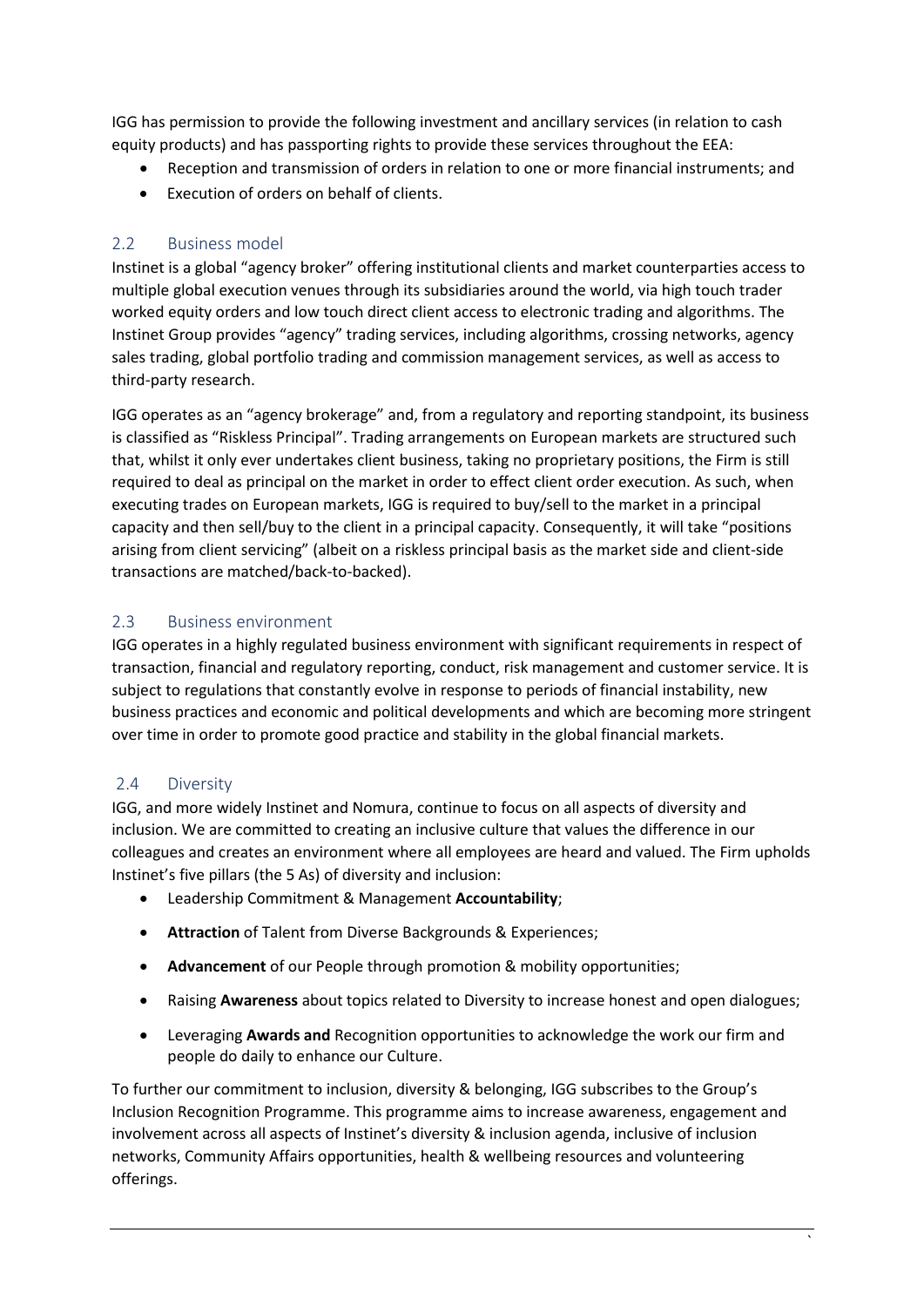## <span id="page-5-0"></span>3. GOVERNANCE AND RISK MANAGEMENT FRAMEWORK

#### <span id="page-5-1"></span>3.1 Corporate Governance Overview and Objectives

IGG's day to day business activities expose it to strategic, operational and financial risks. The Board accepts that it cannot place a cap or limit on all of the risks to which the Firm is exposed, however effective risk management ensures that risks, including the risk of failure to achieve objectives and implement strategy and the risk of material financial misstatement or loss, are managed to an acceptable level. The Board, through the Risk and Capital Committee, is ultimately responsible for the implementation of an appropriate risk strategy, defining and communicating the Firm's risk appetite, the establishment and maintenance of effective systems and controls and continued monitoring of adherence to risk management policies.

The Board is supported by Risk Management who are responsible for the execution of the Board's risk strategy, including the management of risk appetite, and for supervising, monitoring and supporting the various Risk and Control functions.

It is the aim of the Risk and Control functions to co-ordinate management and reporting of risk. ensuring that risk management is fully integrated into day-to-day activities. The Firm's approach to risk management within the business is set out within the Board approved Risk Appetite Statement and Risk Management Framework.

The business provides periodic feedback to the Risk Function on the adequacy of the risk management processes and standards in relation to their specific business functions, including via the Risk and Control Self-Assessment (RCSA), Front Office Supervision, Incident Management and Stress Testing programmes, as well as through the production of key management information (MI).

As part of the Risk Management Framework, the business is subject to independent assurance by internal and external audit. The use of independent compliance monitoring reviews and risk reviews provide additional support to this integrated assurance and review programme and ensures that the Firm is effectively identifying, managing and reporting its risks.

The IIL Group's Risk Management Framework is designed to ensure that risks are identified and managed within the IIL Group's risk appetite and capital resources. Regulatory capital is monitored closely and reported formally to senior management on a daily basis.

#### <span id="page-5-2"></span>3.2 Governance and oversight

Effective risk management requires a clearly defined risk governance structure, including definitive roles and responsibilities for all individuals involved in the risk management process across the Firm. As well as ensuring clarity of responsibility and accountability, the value that such a framework adds to commercial activities is also acknowledged.

The objectives of the clearly defined governance structure are to:

- Satisfy the needs of the business for proper consideration and decision making;
- To provide clear management support and a monitoring framework to add value to the business and identify and control risks;
- To ensure good governance principals are followed including:
	- Clear remits and definitions of responsibility, authority, accountability and lines of report;
	- Provision of appropriate delegated authority;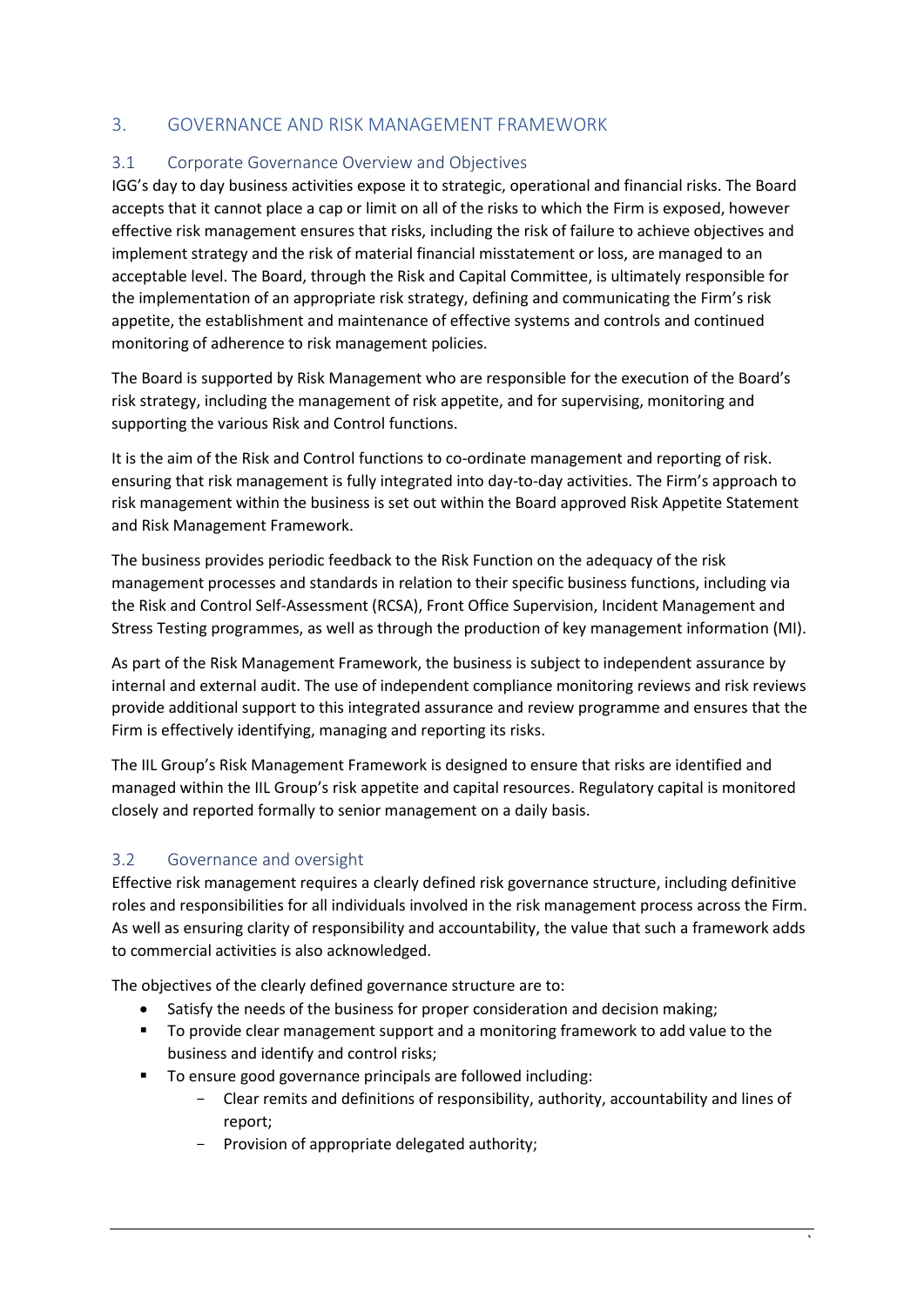- A framework to facilitate effective checks and balances in the management and oversight processes;
- To allow and encourage effective and constructive challenge of the executive;
- To apply best practice governance principals appropriate to the business.

#### <span id="page-6-0"></span>3.3 Corporate governance structure

#### *3.3.1 The Board*

The Board's roles are:

- 1. Strategy and Management
	- Take responsibility for overall management of the Firm;
	- Define the Firm's risk appetite and tolerances and ensuring that this is embedded throughout all operations;
	- Approve the Firm's long-term objectives and commercial strategy;
	- Approve the annual operating and capital expenditure budgets and any material changes to them;
	- Oversight of all operations and outsourcing arrangements ensuring competent and prudent management, prudent planning, an adequate system of internal controls, adequate accounting and other records, compliance with statutory and regulatory obligations;
	- Review of the management's performance in the light of the Firm's strategy, objectives, business plans and budgets and ensuring that any necessary corrective action is taken;
	- Approve any decision which materially impacts the Firm from any perspective, including, but not limited to, financial, operational, strategic, or reputational;
	- Approve any decision to establish any new business or extend the Firm's activities into new business areas;
	- Approve any decision to cease to operate all or any material part of the business;
- 2. Structure and Capital
	- Approve major changes to the Firm's structure, governance or management;
	- Approve any changes to the Firm's regulatory or prudential status:
	- Monitor capital and liquidity against defined risk appetite and tolerance;
- 3. Financial Reporting and Controls
	- Approve the ICAAP Report, annual report and the accounts, dividend policy, any significant changes in accounting policies or practices, approval of auditors' reports;
- 4. Internal Controls
	- Ensure maintenance of a sound system of internal controls and risk management including receiving reports on, and reviewing the effectiveness of, the Firm's risk and control processes to support its strategy and objectives and undertaking an annual assessment of these processes;
- 5. Material Commitments
	- Approve major capital projects, contracts which are material strategically or by reason of size, market impact etc., major investments, commencement of litigious proceedings and settlement of claims etc.;
- 6. Approve shareholder communication, if any;
- 7. Board Membership and Other Appointments
	- Approve changes to the structure, size and composition of the board;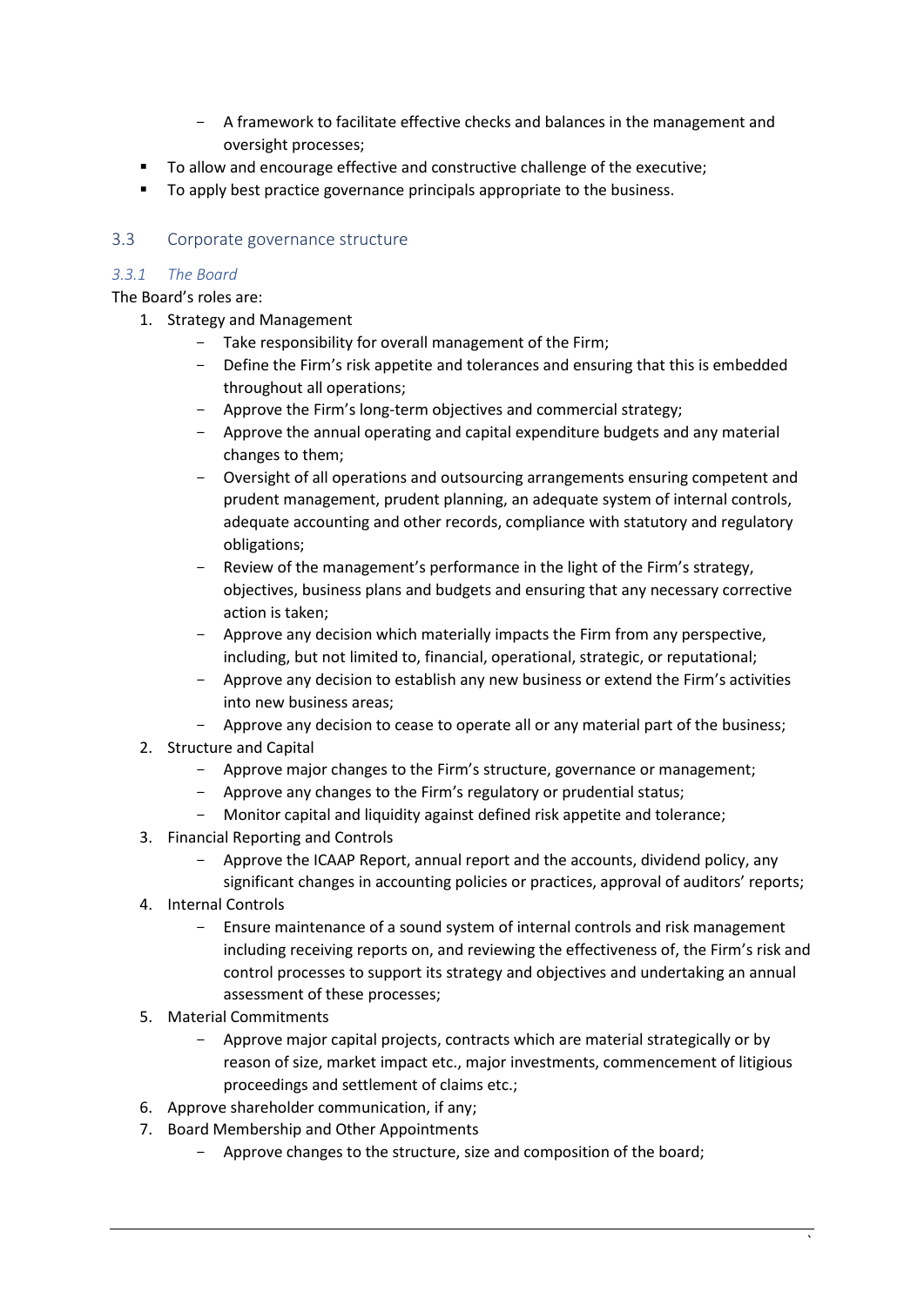- Ensure board considers diversity on the board when making additional appointments;
- Selection of the Chairman and the Chief Executive Officer;
- Approve membership of any board committees;
- Approve continuation in office of any director at any time, including the suspension or termination of service of the executive director as an employee, subject to law and their service agreement;
- Appoint and remove the Company Secretary, Chief Risk Officer (if any), external Auditors;
- Approve appointments to the boards of any subsidiaries;
- 8. Delegation of Authority
	- Set out divisions of responsibility between the Chairman and the Chief Executive Officer (as set out in the roles of responsibility, from time to time amended by the board);
	- Approve the terms of reference for any board committees;
	- Ensure the board has appropriate management information to oversee performance against financial targets, key risk indicators and key performance indicators;
	- Approve the individuals authorised to bind the Firm and set out any conditions to that authorisation;
	- Approve any changes to the above;
- 9. Policies
	- Approval of corporate policies and procedures which it would be appropriate for the Board to approve;

The Board also has overall responsibility for the Firm's Risk Management Framework, regulatory compliance and internal control framework and for ensuring that they work effectively.

The Board meets on a quarterly basis with additional meetings as required

The Board delegates the day to day responsibilities to the executive management team. In addition, there are a number of committees that the board have delegated responsibility to perform certain functions to.

#### <span id="page-7-0"></span>3.4 Directorships

The table below shows our directors and their number of both internal and external directorships:

| <b>Director</b>         | Internal directorships | <b>External directorships</b> |
|-------------------------|------------------------|-------------------------------|
| <b>Hellfried Schram</b> |                        |                               |
| Torben Starkey          |                        |                               |

The no directors resigned during the year.

Internal directorships are defined as those within the global Instinet and Nomura groups.

#### <span id="page-7-1"></span>3.5 Three lines of defence

The Firm monitors and manages risk using a three-lines-of-defence model.

The first line is at individual business function level where functions are responsible for identifying, monitoring and escalating risks.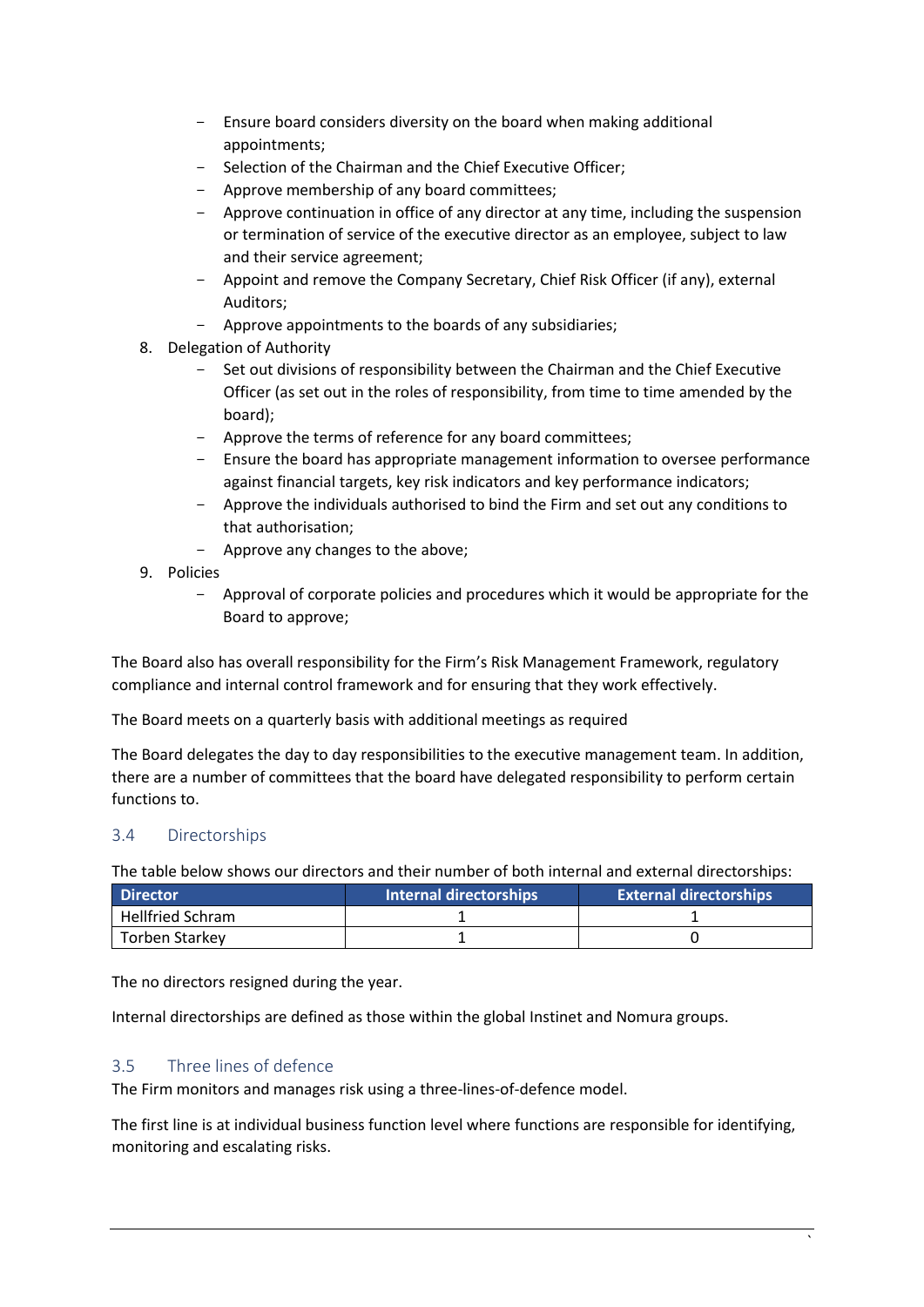The second line of defence is the Compliance and Risk function. Risks identified by the individual business functions are reported to the Risk Officer and CRO through various MIS reports. The Risk function is responsible for monitoring and updating the Risk Register and escalating key risks to management and where appropriate to the Board.

The third line of defence is Audit (internal and external). The role of Internal Audit is independent of the business with a reporting line to the Board. Internal Audit is responsible for examining, evaluating and making recommendations on the effectiveness and appropriateness of risk management and internal controls across all areas of operations.

Internal Audit will take assurance from the work the second line functions have undertaken and reduce or tailor its review of the first line where appropriate. Internal Audit coordinates its work with Compliance and Risk Management in order to gain this assurance.



#### <span id="page-8-0"></span>3.6 Risk appetite

The Firm's Risk Appetite is defined as the extent and nature of risk that the Board is willing to accept in pursuit of its objectives. A Risk Appetite Statement provides stakeholders with guidance on acceptable levels of risk within which the Firm will operate, in order to safeguard the financial stability of firm and client assets, its impact on the integrity of underlying markets and the jobs of its employees.

The Risk Appetite Statement is the expression of the extent and nature of risk that the Board is willing to accept in pursuit of its objectives.

The objectives of the IGG's Risk Appetite Statement are to:

- Set clear a direction on the extent and nature of risk that the board is willing to accept in pursuit of its objectives;
- Provide top-down messaging on the board approach to risk;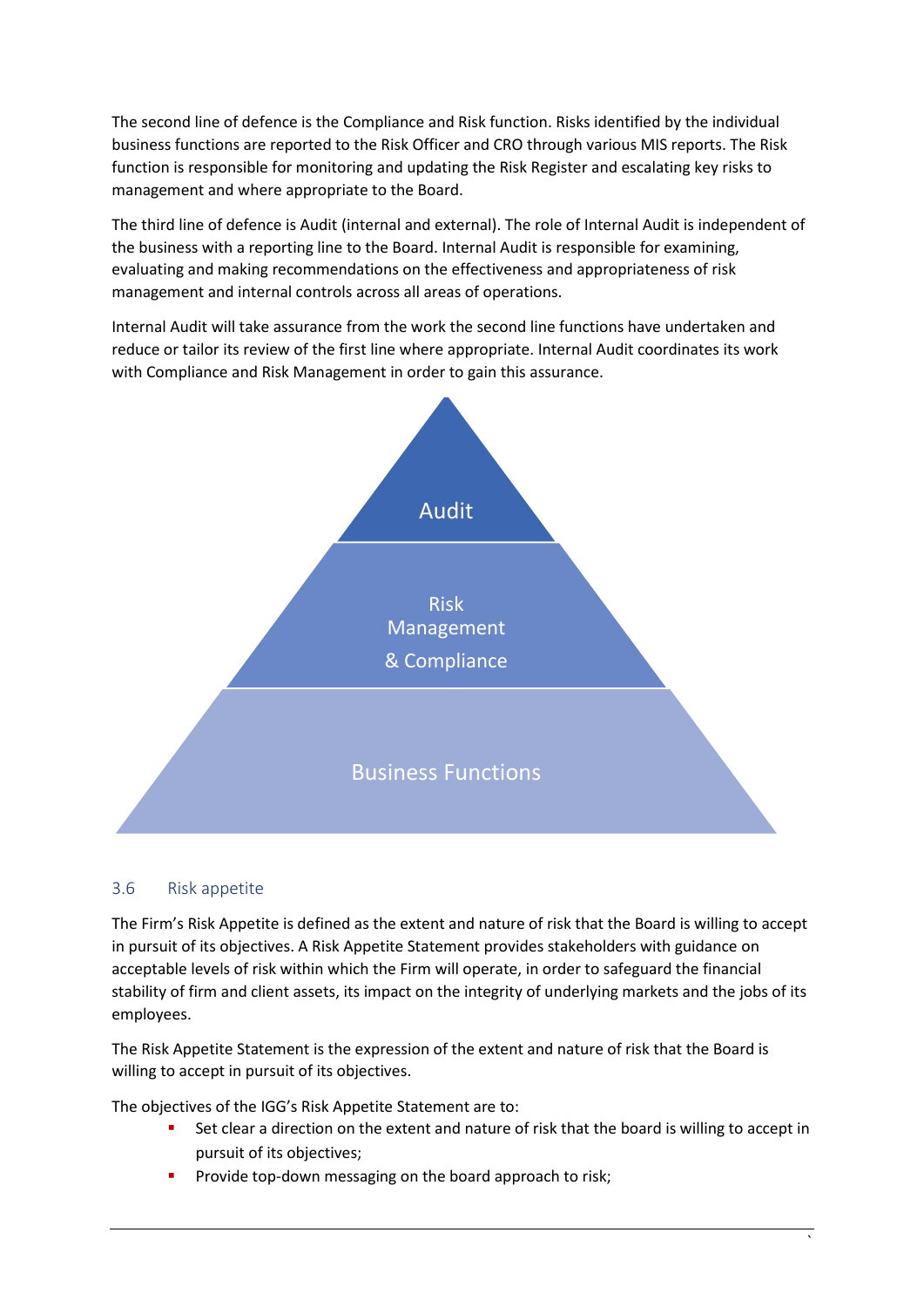- Give direction as to the types and levels of risk that are acceptable to the firm;
- Identify breaches of appetite and allow the firm to take remedial action to address by adding quantitative measures of appetite where appropriate;
- Provide guidance to employees to enable them to appropriately identify, assess and then assist in defining potential risk mitigations;
- Clarify the requirements of the reporting of business activities that breach the risk appetite levels, and then assist in defining potential risk mitigations.

All risk management policies and procedures issued by the Risk Management function are required to be consistent with the high-level principles established by this statement.

## <span id="page-9-0"></span>3.7 Principal Risks

IGG segregates its risk assessments into four clear areas, Conduct Risk, Strategic Risk, Financial Risk and Operational Risk.

#### 3.7.1 Conduct Risk

Conduct Risk is defined as the risk of risk of, damaging, undermining, compromising or threatening compliance with Instinet's Conduct Expectations through any direct/indirect contact/action, or omission. Conduct risk includes the risk of failing to manage conflicts of interest.

The Firm expects its staff to act with honesty, integrity and appropriate due diligence at all times in order to protect the Firm, its assets, its clients and the wider market.

All employees have a responsibility to uphold the standards set out in the Firm's Code of Conduct policy. Compliance with the policy is monitored and is a term and condition of employment.

#### 3.7.2 Strategic Risk (Delivery of Strategic Objectives)

Strategic risk is defined as uncertainty impacting on the Firm's goals and objectives. It is a risk which may cause damage or loss to the Firm as a whole.

The management of strategic risk is the responsibility of the Board.

## 3.7.3 Financial Risk Management (Capital and Liquidity Adequacy, credit and market risk and Earnings Stability)

Financial risk management is defined as the process by which the Firm evaluates and manages current and possible financial risks as a method of maintaining its exposure to those risks within the Board approved risk appetite. The Board defines key financial risks as the risks associated with maintaining adequate capital and liquidity resources, and managing potential short-term market risk exposures arising on settlement default.

## 3.7.4 Operational Risk Management (Stakeholder Confidence (Brand and Reputation, and Legal and Regulatory Compliance) and Operational Effectiveness)

Operational risk management is defined as the management of risk of loss resulting from inadequate or failed processes, people or systems or from external events (Basel Committee 2004). This Basel Committee definition includes legal risks but excludes strategic and reputational risk. For completeness IGG includes brand and reputational risk within its operational risk considerations.

Key operational risks considered include regulatory and conduct risk, people, IT and business continuity. IGG also aligns its management of other risks, including Group and Concentration risk, with its management of Operational Risk.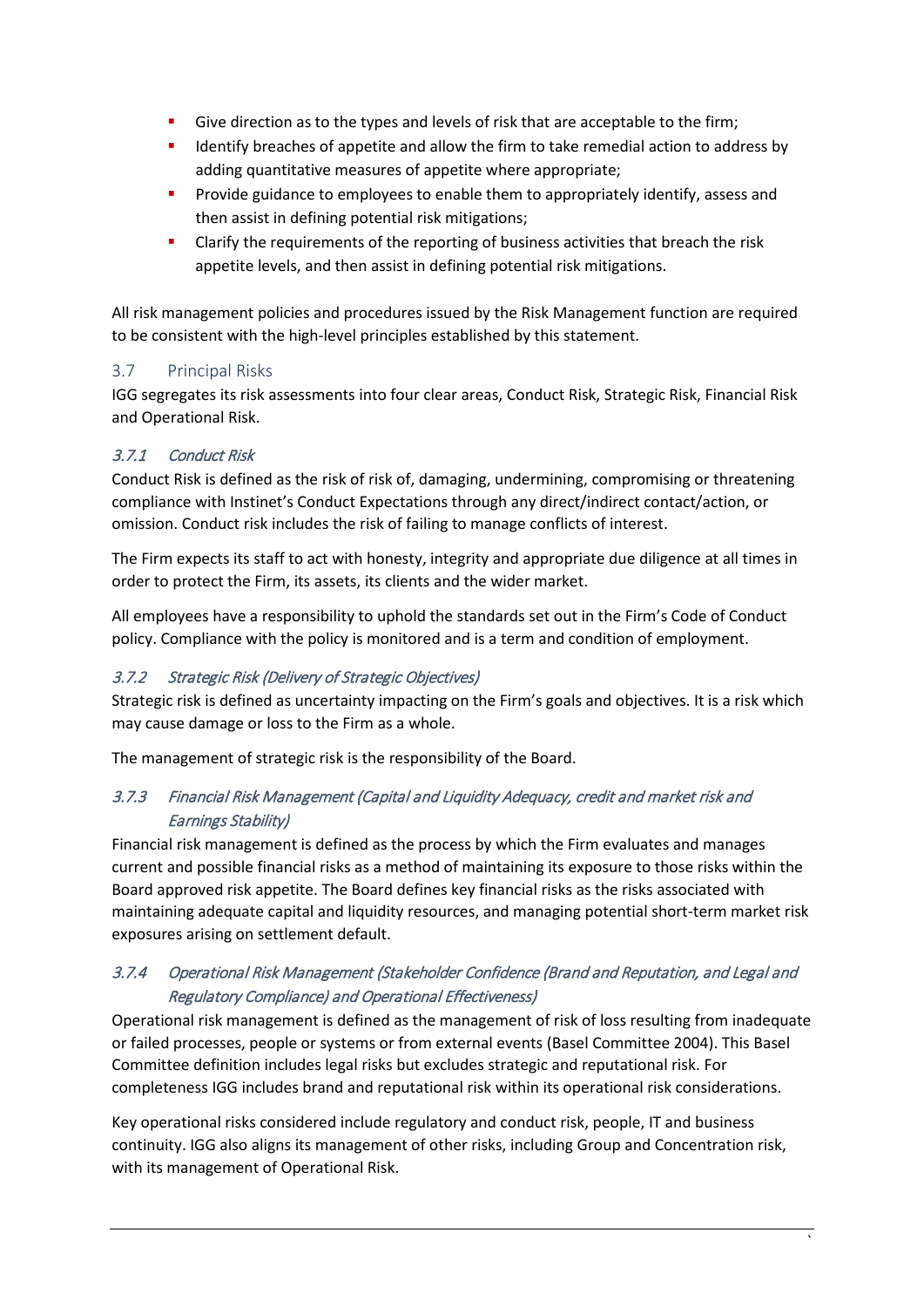#### <span id="page-10-0"></span>3.8 Other Risks

The Firm continues to monitor and manage its other risks as defined in its Risk Management Framework, ensuring consistency of assessment, monitoring and reporting.

These risks include:

- **Concentration Risk;**
- Risk to assets exposed to activities associated with environmental or social objectives;
- **Strategic Business Risk;**
- **Group Risk**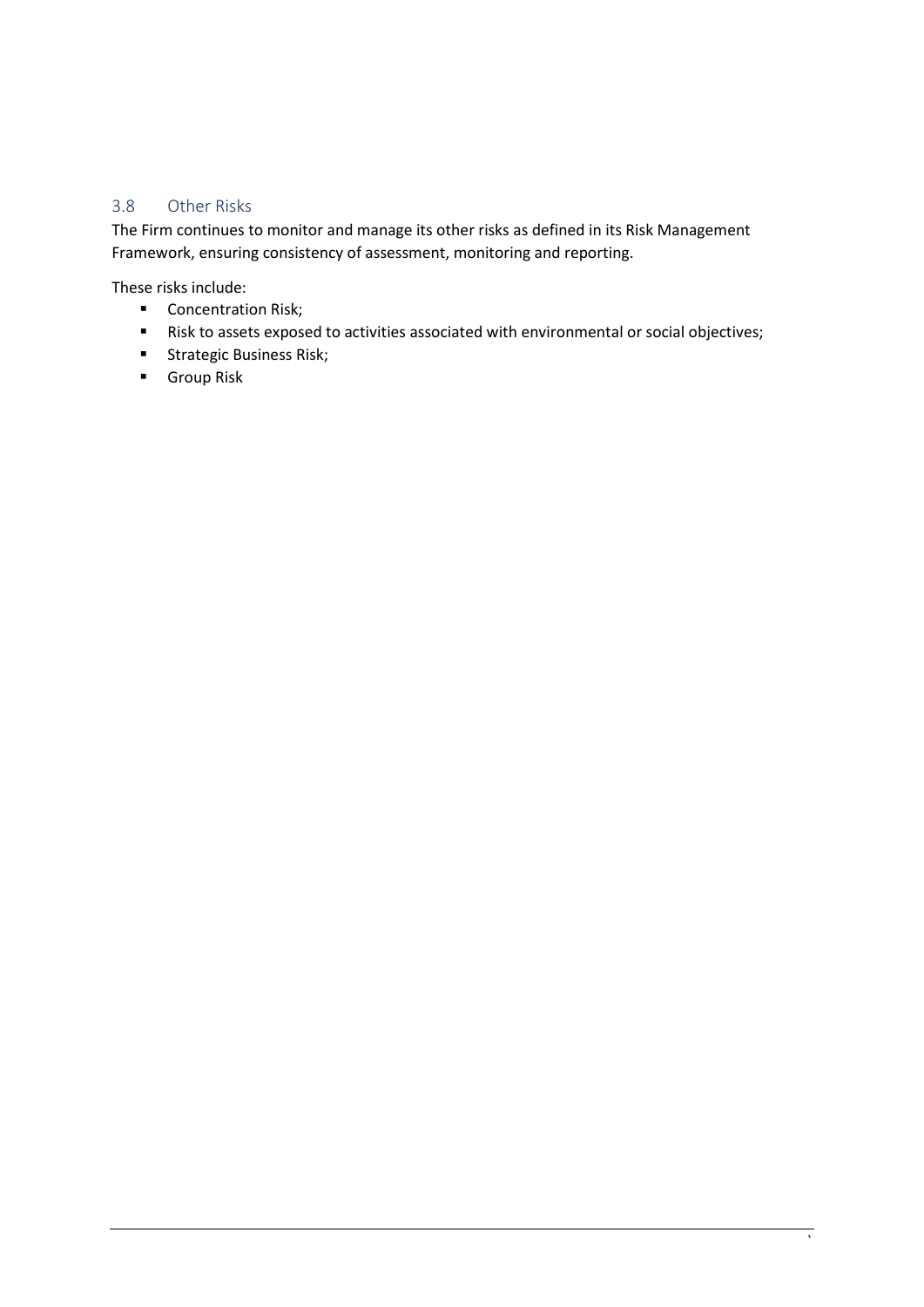#### <span id="page-11-0"></span>4. OWN FUNDS AND MINIMUM OWN FUNDS REQUIREMENTS

#### <span id="page-11-1"></span>4.1 Own funds

The Firm's own funds at 31 March 2021 are summarised in table 4.1 below.

#### *Common equity tier 1 capital*

The Firm's regulatory capital consists entirely of CET1 capital, made up of m of fully paid-up ordinary shares, audited retained earnings and other reserves.

Ordinary shares carry voting rights and are 100% owned by Instinet Europe Limited, incorporated in the United Kingdom. The ultimate parent company is Nomura Holdings, Inc, of Japan.

#### *Capital deductions*

Own funds are subject to the following deductions from CET1:

- Deduction of intangible assets;
- Deduction of free-of-payment deliveries.

#### *Table 4.1.1 Own funds*

|                                                              | <b>31 March 2021</b> | <b>31 March 2020</b> |
|--------------------------------------------------------------|----------------------|----------------------|
| <b>Own funds</b>                                             | €m                   | €m                   |
| Common equity Tier 1 (CET1) capital instruments and reserves |                      |                      |
| Capital instruments and related share premium accounts       | 7.0                  | 7.0                  |
| - Ordinary shares                                            | 7.0                  | 7.0                  |
| -Share premium                                               | 0.0                  | 0.0                  |
| Retained earnings                                            | 1.0                  | 0.1                  |
| Other reserves                                               | 41.5                 | 0.0                  |
| CET1 capital before regulatory adjustments                   | 49.5                 | 7.1                  |
|                                                              |                      |                      |
| <b>CET 1 capital regulatory adjustments</b>                  |                      |                      |
| Intangible assets                                            | (2.0)                | (0.0)                |
| Free of payment deliveries deducted from CET1                | (0.0)                | (0.0)                |
| <b>CET1 capital</b>                                          | 47.5                 | 7.1                  |
| <b>Total own funds</b>                                       | 47.5                 | 7.1                  |

The increase in own funds reflects the inclusion of audited profits for the period ended 31 March 2021.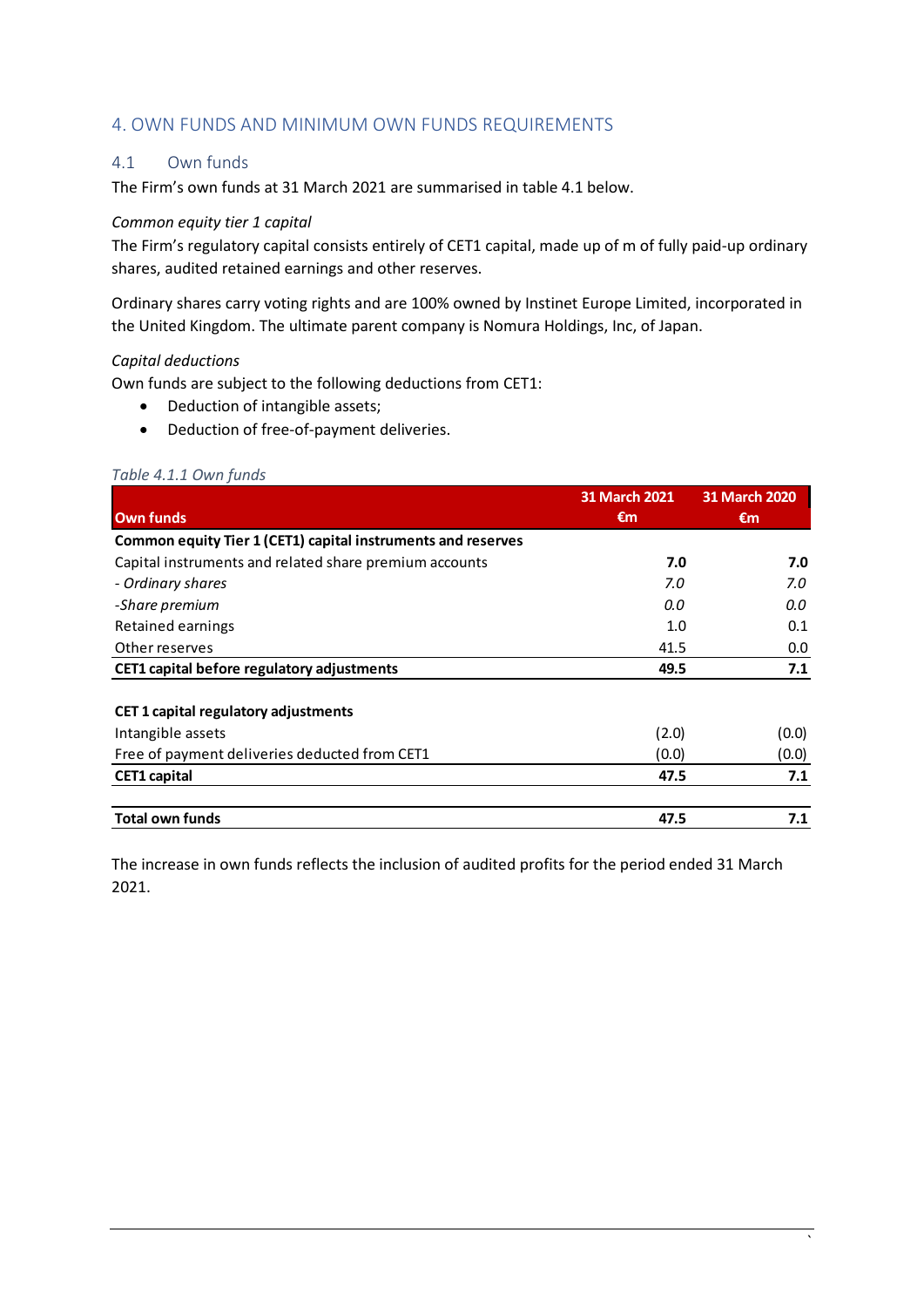#### *Table 4.1.2 Reconciliation of total own funds to shareholders' equity*

|                                               | <b>31 March 2021</b> | <b>31 March 2020</b> |
|-----------------------------------------------|----------------------|----------------------|
| <b>Category</b>                               | €m                   | €m                   |
| Shareholders' equity per financial statements |                      |                      |
| Called up share capital                       | 7.0                  | 7.0                  |
| Share premium                                 | 0.0                  | 0.0                  |
| Retained earnings                             | 1.0                  | 0.1                  |
| Other reserves                                | 41.5                 | 0.0                  |
| Less regulatory adjustments for own funds     |                      |                      |
| Intangible assets                             | (2.0)                | (0.0)                |
| Free of payment deliveries                    | (0.0)                | (0.0)                |
| <b>Total own funds</b>                        | 47.5                 | 7.1                  |

#### <span id="page-12-0"></span>4.2 Own funds requirements

Article 11 of the IFR stipulates that investment firms shall at all times have minimum own funds equivalent to the higher of:

- Permanent Minimum Requirement (PMR) a flat minimum requirement of €750k;
- Fixed Overheads Requirement (FOR) one-quarter of the fixed overhead costs of the previous year. This is an amount used as a proxy for sufficient funds to begin wind-down in an orderly way;
- K-Factor Requirement (KFR) the amount of own funds sufficient to cover the risk of harm from the ongoing operation of the Firm's business.

The k-factors are attributed to three risks: categories:

- RtC: risk to client;
- RtM: risk to market;
- RtF: risk to firm;

The capital requirement from the K-factor formula is the sum of RtC, RtM & RtF. To capture each of these three components firms are required to use their own metrics (below) multiplied by prescribed K-factors.

| <b>Risk type</b>                                                                                                    | <b>K-factor</b>                     | <b>Co-efficient</b>                                                       | <b>Summary</b>                                                                                                                                                                                            |
|---------------------------------------------------------------------------------------------------------------------|-------------------------------------|---------------------------------------------------------------------------|-----------------------------------------------------------------------------------------------------------------------------------------------------------------------------------------------------------|
| <b>Risk-to-Customers (RtC):</b><br>quantification of the<br>potential harm the firm<br>may pose to its<br>customers | K-AUM (assets under<br>manage-ment) | 0.02%                                                                     | Value of assets<br>that a firm<br>manages for its<br>customers.<br>N/A                                                                                                                                    |
|                                                                                                                     | K-CMH (client money<br>held)        | 0.4% (on segregated<br>accounts)<br>0.5% (on non-<br>segregated accounts) | Amount of client<br>money that a<br>firm holds, taking<br>into account the<br>legal<br>arrangements in<br>relation to asset<br>segregation and<br>irrespective of<br>the national<br>accounting<br>regime |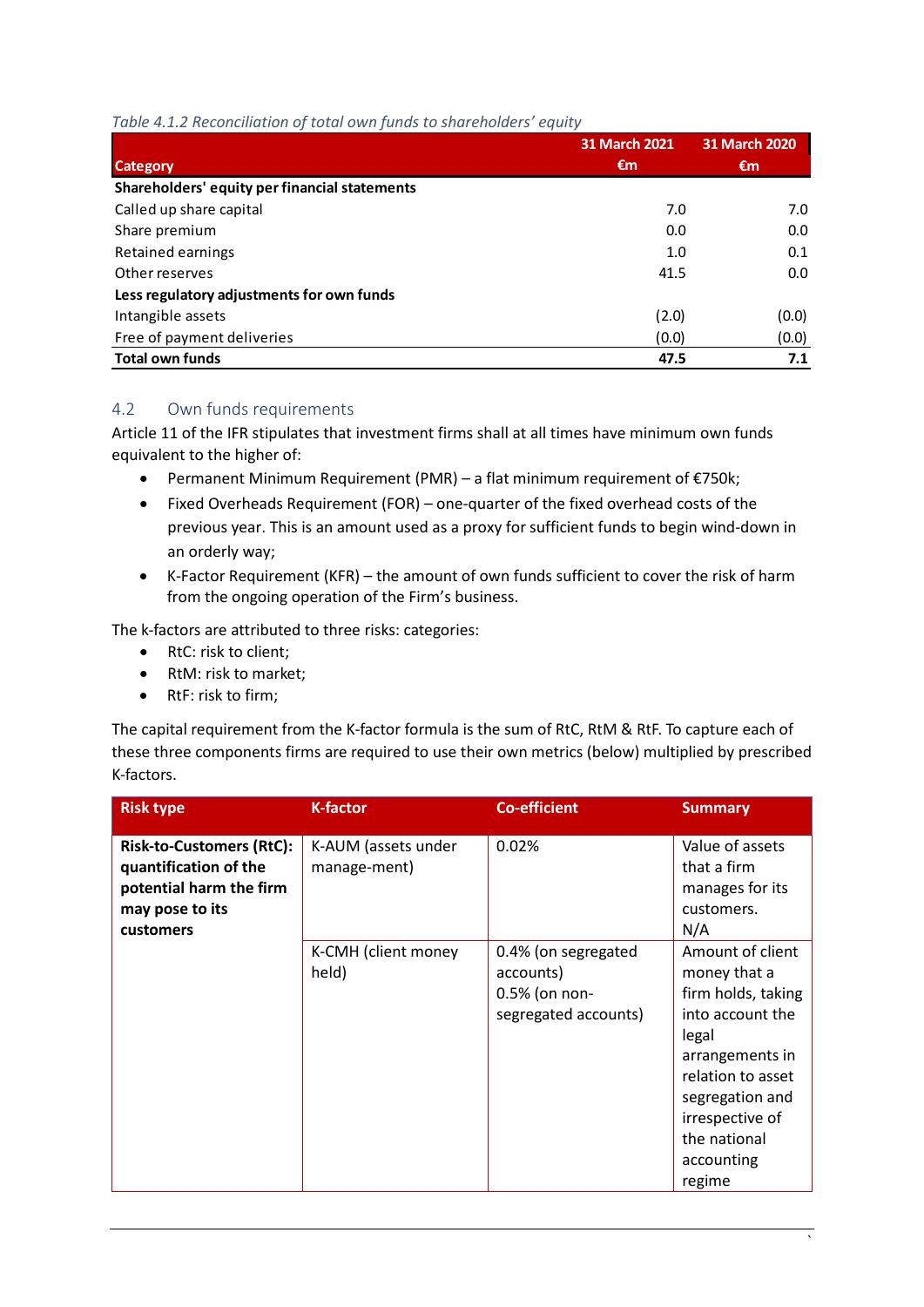|                          |                           |                       | applicable to            |
|--------------------------|---------------------------|-----------------------|--------------------------|
|                          |                           |                       | client money.            |
|                          | K-ASA (safeguarded        | 0.04%                 | Value of assets          |
|                          | assets)                   |                       | that a firm              |
|                          |                           |                       | safeguards and           |
|                          |                           |                       | administers for          |
|                          |                           |                       | clients,                 |
|                          |                           |                       | irrespective of          |
|                          |                           |                       | whether assets           |
|                          |                           |                       | appear on the            |
|                          |                           |                       | firm's own               |
|                          |                           |                       | balance sheet or         |
|                          |                           |                       |                          |
|                          |                           |                       | third-party<br>accounts. |
|                          |                           |                       | Value of orders          |
|                          | K-COH (client orders      | 0.1% (cash trades)    |                          |
|                          | handled)                  | 0.01% (derivatives)   | that an                  |
|                          |                           |                       | investment firm          |
|                          |                           |                       | handles for              |
|                          |                           |                       | clients, through         |
|                          |                           |                       | the reception            |
|                          |                           |                       | and transmission         |
|                          |                           |                       | of client orders         |
|                          |                           |                       | and through the          |
|                          |                           |                       | execution of             |
|                          |                           |                       | orders on behalf         |
|                          |                           |                       | of clients.              |
| Risk-to-Market (RtM): K- | K-NPR (net position risk) | Standardised approach | Position risk            |
| factor requirement for   |                           | (per CRR)             | charge                   |
| trading book positions   |                           |                       | calculated using         |
| but this includes other  |                           |                       | standardised             |
| positions where these    |                           |                       |                          |
| give rise to FX risk     |                           |                       | approach                 |
|                          |                           |                       | Intercompany             |
|                          |                           |                       | positions are            |
|                          |                           |                       | eliminated on            |
|                          |                           |                       | consolidation.           |
|                          |                           |                       | Positions may            |
|                          |                           |                       | only be                  |
|                          |                           |                       | aggregated               |
|                          |                           |                       | across Group             |
|                          |                           |                       | companies with           |
|                          |                           |                       | permission (i.e.         |
|                          |                           |                       | <b>NPR</b> positions     |
|                          |                           |                       | are additive)            |
|                          | K-CMG (clearing           | N/A                   | This is the              |
|                          | member guarantee)         |                       | amount of the            |
|                          |                           |                       | total margin             |
|                          |                           |                       | required by a            |
|                          |                           |                       | clearing member          |
|                          |                           |                       | or qualifying            |
|                          |                           |                       | central                  |

 $\overline{\phantom{a}}$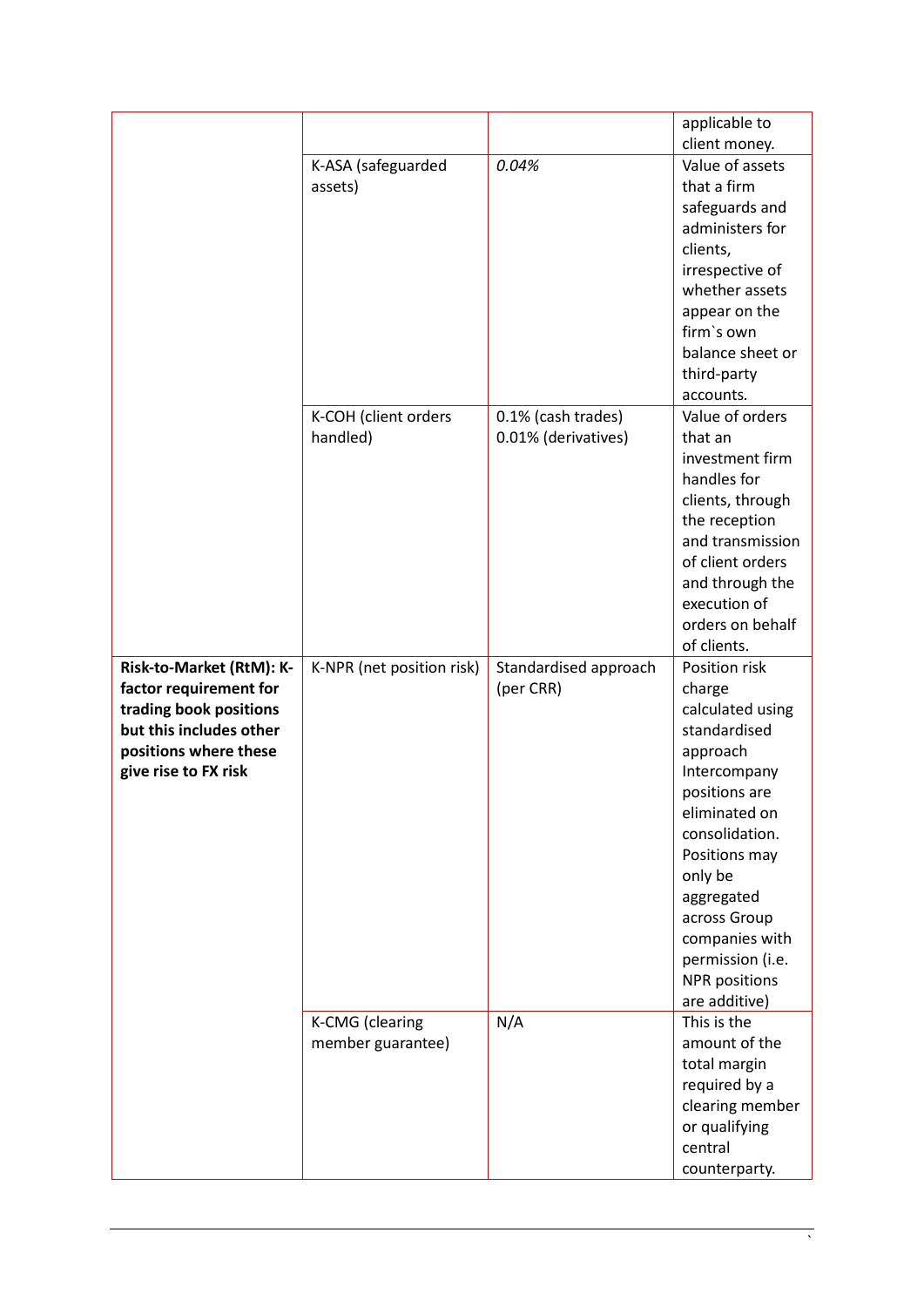| Risk-to-Firm (RtF):<br>quantification of a<br>firm's exposure to the<br>default of its trading<br>partners | K-TCD (trading counter-<br>party default) | $\alpha$ * (exposure value-<br>collateral) * CVA<br>$\alpha$ = 1.2<br>Exposure value =<br>$Max(0,(RC+PFCE-C))$ | Requires<br>permission from<br>the FCA:<br>MIFIDPRU 4<br>Annex <sub>7</sub><br>Exposure in the<br>trading book of a<br>firm in<br>instruments and<br>transactions<br>giving rise to risk<br>of trading<br>counterparty<br>default.                                                                                                                                                                                                                                 |
|------------------------------------------------------------------------------------------------------------|-------------------------------------------|----------------------------------------------------------------------------------------------------------------|--------------------------------------------------------------------------------------------------------------------------------------------------------------------------------------------------------------------------------------------------------------------------------------------------------------------------------------------------------------------------------------------------------------------------------------------------------------------|
|                                                                                                            | K-DTF (daily trading<br>flow)             | 0.1% (cash trades)<br>0.01% (derivatives)                                                                      | Daily value of<br>transactions that<br>a firm enters<br>through dealing<br>on own account<br>or the execution<br>of orders on<br>behalf of clients<br>in its own name,<br>excluding the<br>value of orders<br>that a firm<br>handles for<br>clients through<br>the reception<br>and transmission<br>of client orders<br>and through the<br>execution of<br>orders on behalf<br>of clients which<br>are already taken<br>into account in<br>the scope of K-<br>COH. |
|                                                                                                            | K-CON                                     | N/A                                                                                                            | Exposure in the<br>trading book of a<br>firm to a client or<br>group of<br>connected<br>clients which<br>exceeds the<br>limits in the IFR.                                                                                                                                                                                                                                                                                                                         |

The following Risk Types and K-Factors are not applicable to the Firm's business model:

**K-AUM: The Firm manages no assets;**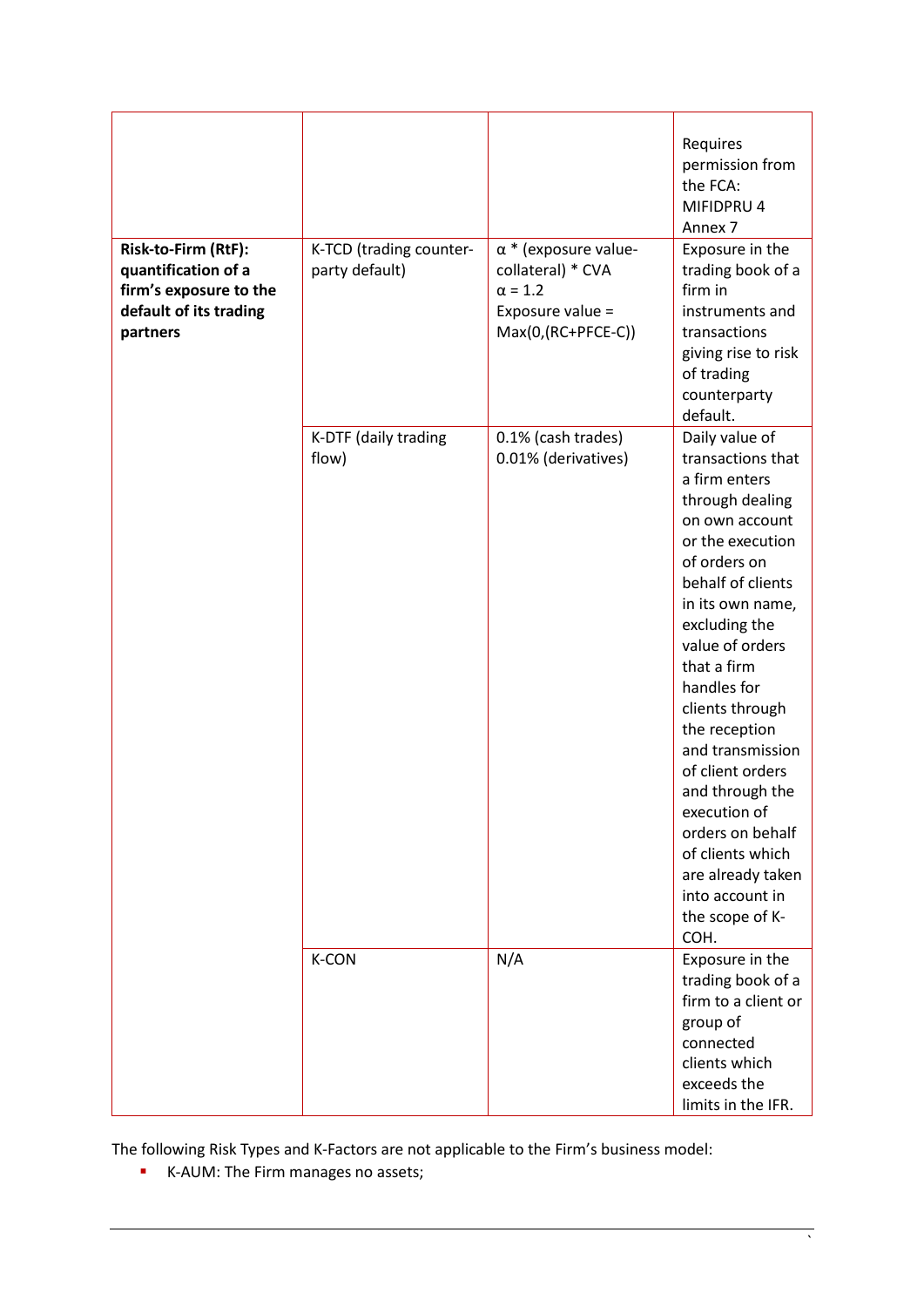- K-ASA: The Firm, although it holds client money, operates no safeguarding accounts;
- K-COH: Client orders are calculated under the K-DTF factor;
- K-CMG: No margin is placed with CCPs;
- **K-TCD:** The Firm is not exposed to counterparty credit risk;
- K-CON: The Firm has no trading book.

The Firm calculates its minimum own funds requirements on a daily basis in accordance with the requirements set out in Parts Three and Four of the IFR. A summary report, which includes variance analysis and points of note, is distributed widely to key management.

As at 31 March 2021 the Firm's own funds requirements were as follows:

|  |  | Table 4.2.1 Minimum own funds requirements |
|--|--|--------------------------------------------|
|  |  |                                            |

|                                    | 31 March 2021<br><b>Capital</b><br>requirement | 31 March 2020<br><b>Capital</b><br>requirement |
|------------------------------------|------------------------------------------------|------------------------------------------------|
|                                    | €m                                             | $\epsilon$ m                                   |
| Permanent minimum requirement      | 0.8                                            | 0.8                                            |
| <b>Total K-factor requirement</b>  | 2.0                                            | 0.0                                            |
| Risk-to-Client (RtC)               | 0.0                                            | 0.0                                            |
| Risk-to-Market (RtM)               | 0.0                                            | 0.0                                            |
| Risk-to Firm (RtF)                 | 2.0                                            | 0.0                                            |
| <b>Fixed overheads requirement</b> | 9.3                                            | 2.1                                            |
| Own funds requirement              | 9.3                                            | 2.1                                            |

The Firm is required, at all times, to satisfy the following minimum own funds requirements:

- Common Equity Tier 1 capital ratio ≥ 56%;
- Tier 1 capital ratio ≥ 75%; and
- Total capital ratio ≥ 100%.

The Firm's capital ratios as at 31 March 2021 and 31 March 2020 are summarised below:

#### *Table 4.2.2 Capital ratios*

|                                                                   | 31 March 2021 | 31 March 2020 |  |
|-------------------------------------------------------------------|---------------|---------------|--|
|                                                                   | ℅             | ℅             |  |
| Risk-based capital ratios as a percentage of risk-weighted assets |               |               |  |
| Common equity tier 1 capital ratio                                | 510.2%        | 331.7%        |  |
| Tier 1 capital ratio                                              | 510.2%        | 331.7%        |  |
| Total capital ratio                                               | 510.2%        | 331.7%        |  |

Additionally, the Firm undertakes an assessment of the financial impact of any harm that is not covered by its PMR, FOR or KFR in determining its Total Own Funds Requirement in its annual Internal Capital Adequacy Assessment Process.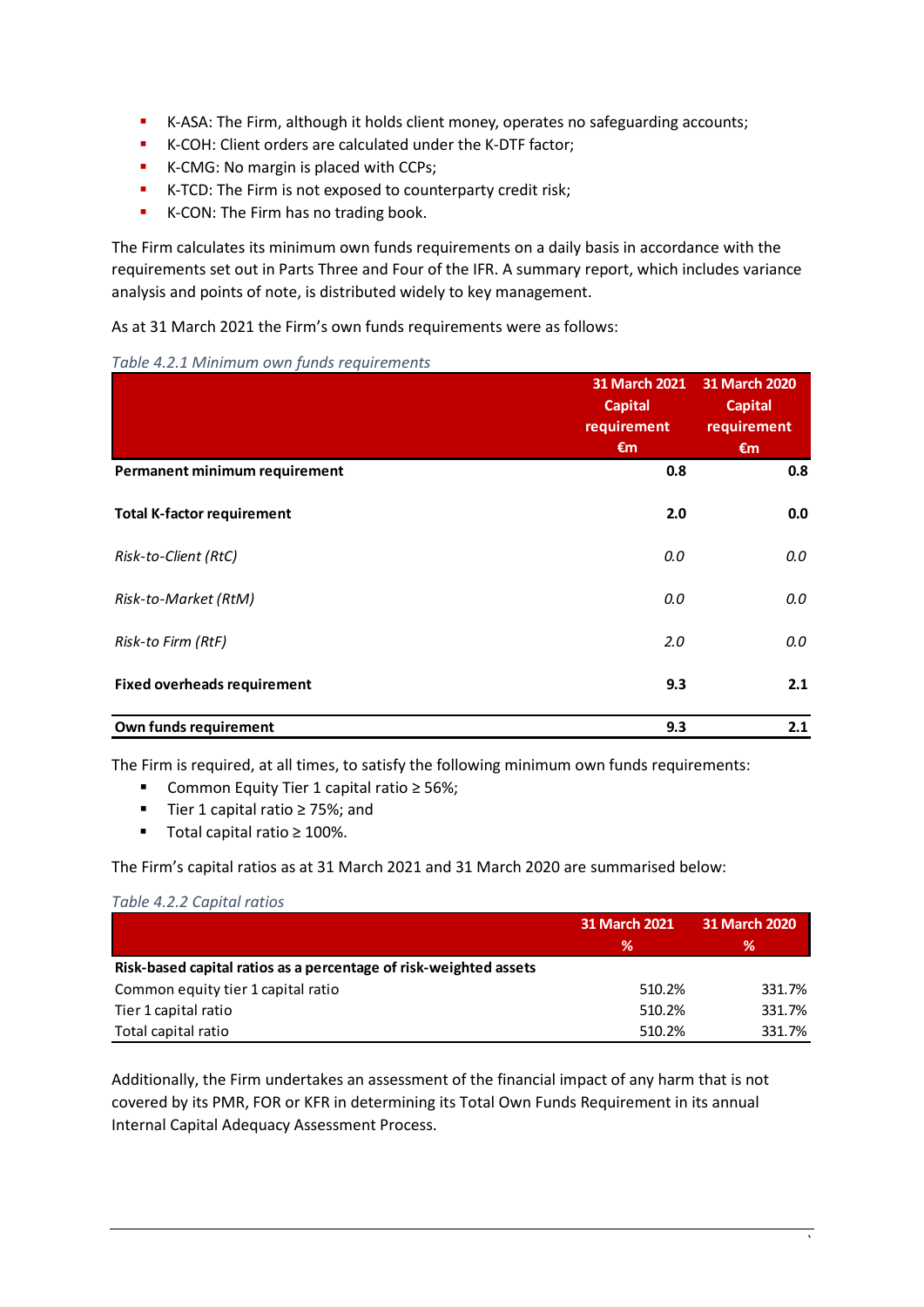## <span id="page-16-0"></span>5. THE INTERNAL CAPITAL ADEQUACY ASSESSMENT PROCESS (ICAAP)

In addition to the minimum own funds requirements, calculated under the requirements of the IFR, the Board assesses whether IGG needs to hold further capital to mitigate other potential harms that may arise in relation to its activities. This includes an assessment of how a severe but plausible economic or idiosyncratic stress could affect its ability to meet its capital requirement.

IGG uses plausible hypothetical scenarios to identify and assess whether any additional capital is required to support its current and future activities, in accordance with article 50 of the IFR. These scenarios are also used to establish any requirement to hold additional own funds should nonbusiness-as-usual (non-BAU) scenarios result in the regulatory capital and liquidity requirements being over and above the minimum calculated.

Further, as well as assessing the adequacy of capital held against the risks to which the Firm is exposed, IGG also considers actions that management would take under these scenarios to mitigate the need for any additional capital and liquid assets holdings.

The ICAAP is reviewed and approved by the Board at least annually. It is a live document consequently, if significant business changes occur between annual review dates, the ICAAP is amended and resubmitted for review and approval.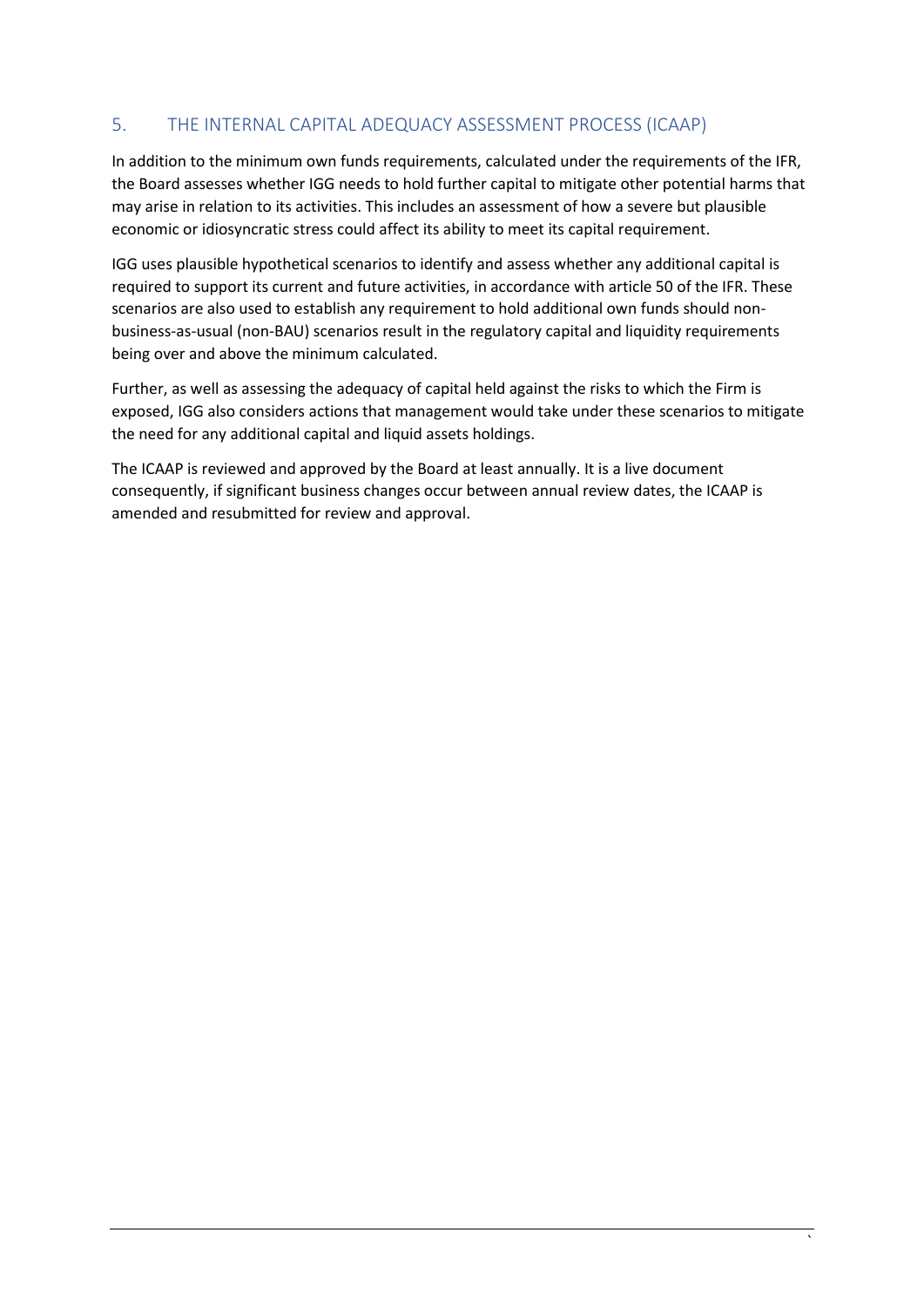## <span id="page-17-0"></span>6. REMUNERATION DISCLOSURE

IGG does not benefit from the derogations laid down in Article 32(4) of the Investment Firms Directive (Directive (EU) 2019/2034 (IFD)) and, consequently, is subject to the disclosure requirements set out in Article 51 of the IFR.

#### <span id="page-17-1"></span>6.1 Remuneration policy and process

For the period ending 31 March 2021, IGG's remuneration policies and processes were subject to the oversight of the Remuneration Committee established by its immediate parent, Instinet Europe Limited. This committee comprises of the Global Head of Human Resources, the Non-Executive Chairman and two Non-Executive Directors. The duties, as documented in the Terms of Reference of the Remuneration Committee (the "Committee"), are set out below:

- **The Committee shall determine and agree with the Board the framework or broad policy for** the remuneration of the Firm's employees (the "Remuneration Policy"). No director or manager shall be involved in any decisions as regards to their own remuneration;
- **In determining the Remuneration Policy, the Committee shall take into account all factors** which it deems necessary, including, but without limitation, its regulatory obligations as an entity regulated by the BaFin and appropriate incentives to encourage enhanced performance;
- **The Committee shall review the ongoing appropriateness and relevance of the** Remuneration Policy;
- **The Committee shall:** 
	- a. review and note annually the remuneration trends across the Firm; and b. oversee any major changes in employee benefit structures throughout the company.
- The Committee shall obtain reliable, up to date market information about remuneration. The Committee shall have full authority to commission any reports or surveys which it deems necessary to help it fulfil its obligations;
- **The Committee shall consider such other matters as may be requested by the Board.**

#### <span id="page-17-2"></span>6.2 Relevant staff

Remuneration disclosures cover relevant staff as defined by Article 30(1) of the IFD:

*"categories of staff, including senior management, risk takers, staff engaged in control functions and any employees receiving overall remuneration equal to at least the lowest remuneration received by senior management or risk takers, whose professional activities have a material impact on the risk profile of the investment firm"*

Material risk takers are identified on both qualitative and quantitative criteria with reference to EBA Regulatory Technical Standards.

#### <span id="page-17-3"></span>6.3 Link between pay and performance for relevant staff

Remuneration for employees is made up of fixed pay (i.e. salary and benefits) and performancerelated pay based on individual, Firm and Group performance. The variable bonus pool is set by the Firm's immediate parent company in consultation with its ultimate parent company. Instinet Europe's senior management team proposes individual allocation based on, inter alia, appraisals. The appraisal takes into account consideration of regulatory compliance and risk behaviour. Proposals are then submitted to the Committee for approval. Bonuses are completely discretionary,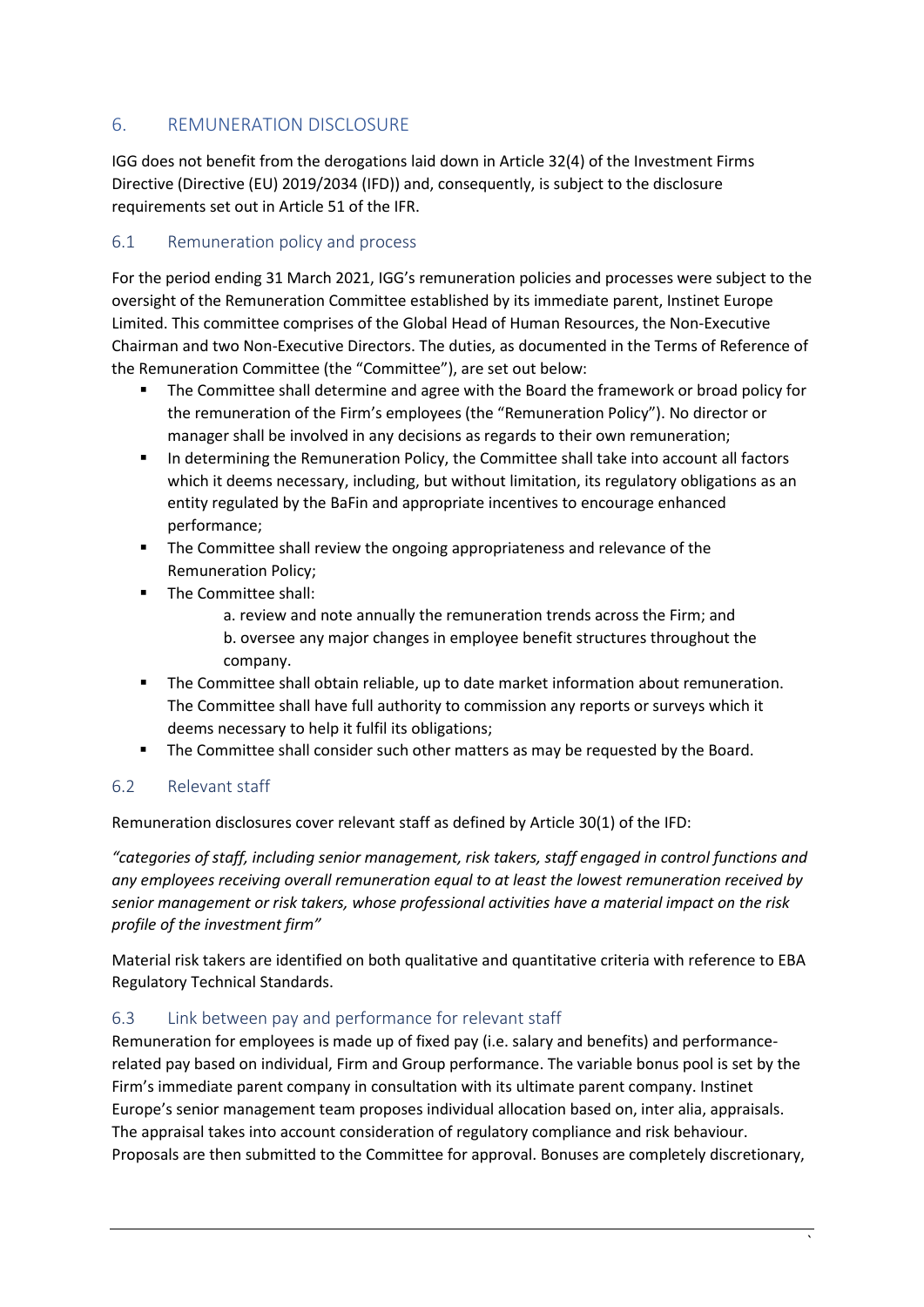so the structure of the remuneration package is such that the Firm can operate a truly flexible bonus policy.

Employees engaged in risk and control functions are independent of the business units they oversee. Their remuneration, both fixed and variable, is determined centrally with no involvement from the front-line business.

#### <span id="page-18-0"></span>6.4 Remuneration disclosure

<span id="page-18-1"></span>For the Performance Period to 31 March 2021, the aggregate total compensation paid to all IGG's 16 staff was €1.6m

|                                                           | <b>IGG Remuneration</b> |
|-----------------------------------------------------------|-------------------------|
|                                                           | €'000                   |
| <b>Number of employees</b>                                | 16                      |
| <b>Total remuneration</b>                                 | 1,557                   |
| of which:                                                 |                         |
| - fixed                                                   | 1,150                   |
| - variable                                                | 407                     |
| - ratio of fixed to variable pay                          | 74% Fixed 26% Variable  |
| Deferred remuneration awarded for previous periods        | 0                       |
| of which:                                                 |                         |
| - vesting in the financial year                           | N/A                     |
| - amounts vesting reduced through performance adjustments | N/A                     |
| - vesting in the subsequent financial years               | N/A                     |
| <b>Severance payments</b>                                 | 0                       |
| of which:                                                 |                         |
| - awarded in previous periods                             | N/A                     |
| - awarded during the financial year                       | N/A                     |
| of which:                                                 | N/A                     |
| - paid upfront                                            | N/A                     |
| - deferred                                                | N/A                     |
| - number of beneficiaries                                 | N/A                     |
| - highest single payment                                  | N/A                     |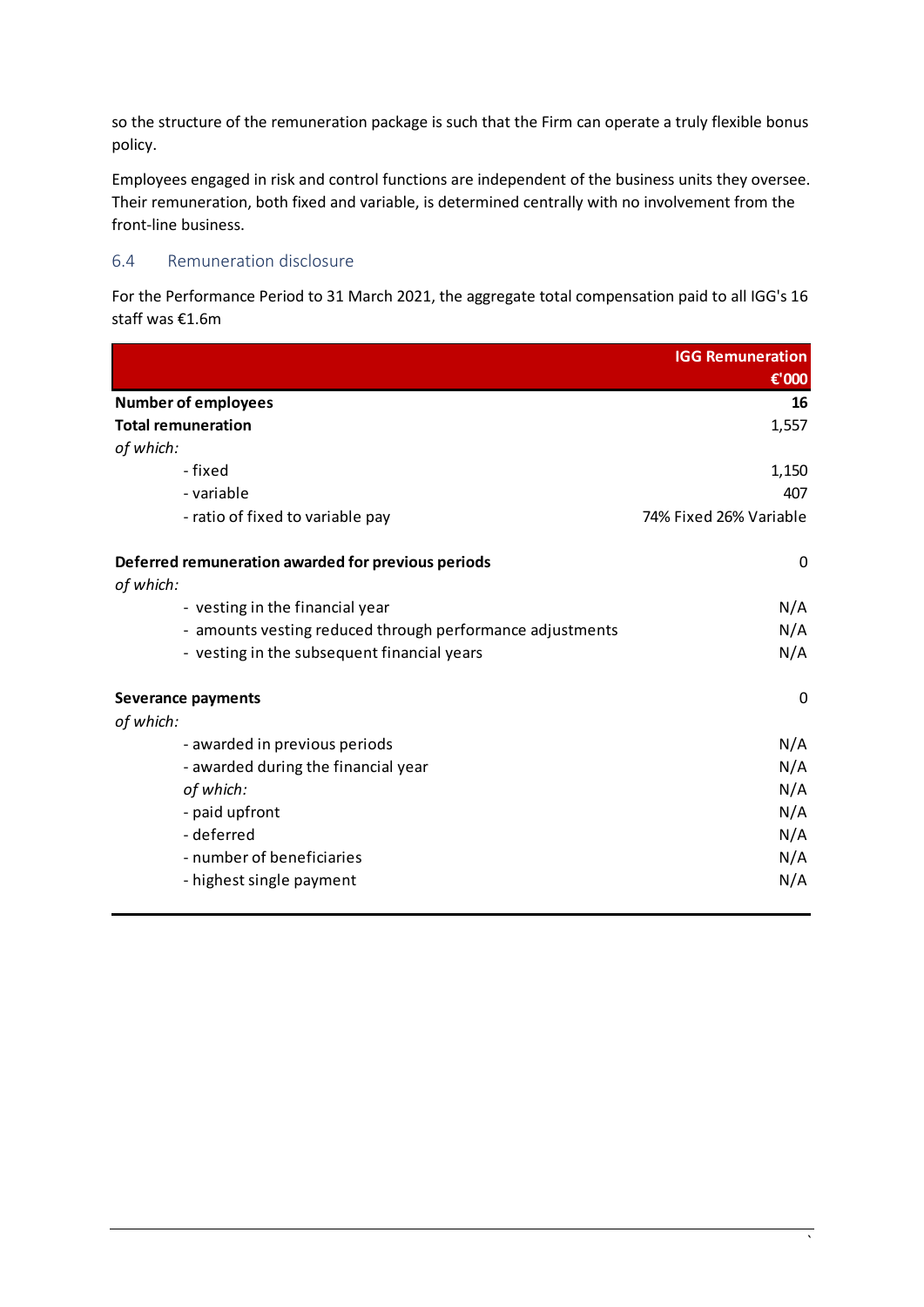## <span id="page-19-0"></span>7. Investment policy

IGG does not take proprietary positions and, therefore, holds no shares, either directly or indirectly, in companies whose shares are admitted to trading on a regulated market. Consequently, the disclosure requirements under Article 52 of the IFR are not applicable to the Firm.

## <span id="page-19-1"></span>8. Environmental, social and governance risks

Environmental, social and governance (ESG) risks are risks of any negative financial impact stemming from the current or prospective impacts of ESG factors on counterparties or invested assets or on the solvency of an entity.

ESG disclosures cover the following:

#### 8.1 Environmental matters

The Board considers the potential for a negative financial impact from current or prospective (climate related) environmental factors on counterparties or invested assets.

- *Physical risk:* Climate change indicates more frequent or severe weather disasters such as flooding, droughts and storms that bring 'physical risks'. The Firm however, has minimal banking book exposures, with the exception of settlement positions, consequently it is not invested in assets in sectors or geographies subject to chronic or acute climate related hazard;
- *Transition risk*: The risk attributed to the cost of shifting values and asset prices when moving towards a less polluting, greener economy. As the Firm is not invested in any medium- of long- term assets its risk of exposure to counterparties negatively impacted by transition to a low carbon economy due to government policy, behavioural (consumer preference) or technological changes is minimal e.g. IGG has no exposures to carbon intensive firms on its balance sheet;
- *Liability risk:* The Board does not consider the Firm to be at risk from the threat of litigation from parties who could suffer loss or damage from climate change.

#### 8.2 Social and employee aspects

IGG believes that it has a responsibility to ensure that its business is conducted in an ethical way and it actively addresses social issues. As part of this process, a Modern Slavery and Human Trafficking Standard (the "MSA Policy") is in place, which seeks to identify and manage slavery and human trafficking risk in our business and supply chains. In addition, IGG is subject to the Nomura Corporate Social Responsibility and Code of Ethics Policy.

The Board considers the potential negative financial impacts of a failure to address social issues on:

- Hiring and recruiting;
- Professional development (career management and employability, remuneration system and training);
- Diversity and inclusion (its diversity strategy addresses equal treatment in employment and occupation including age, gender, sexual orientation, religion, disability, ethnic origin and other relevant aspects).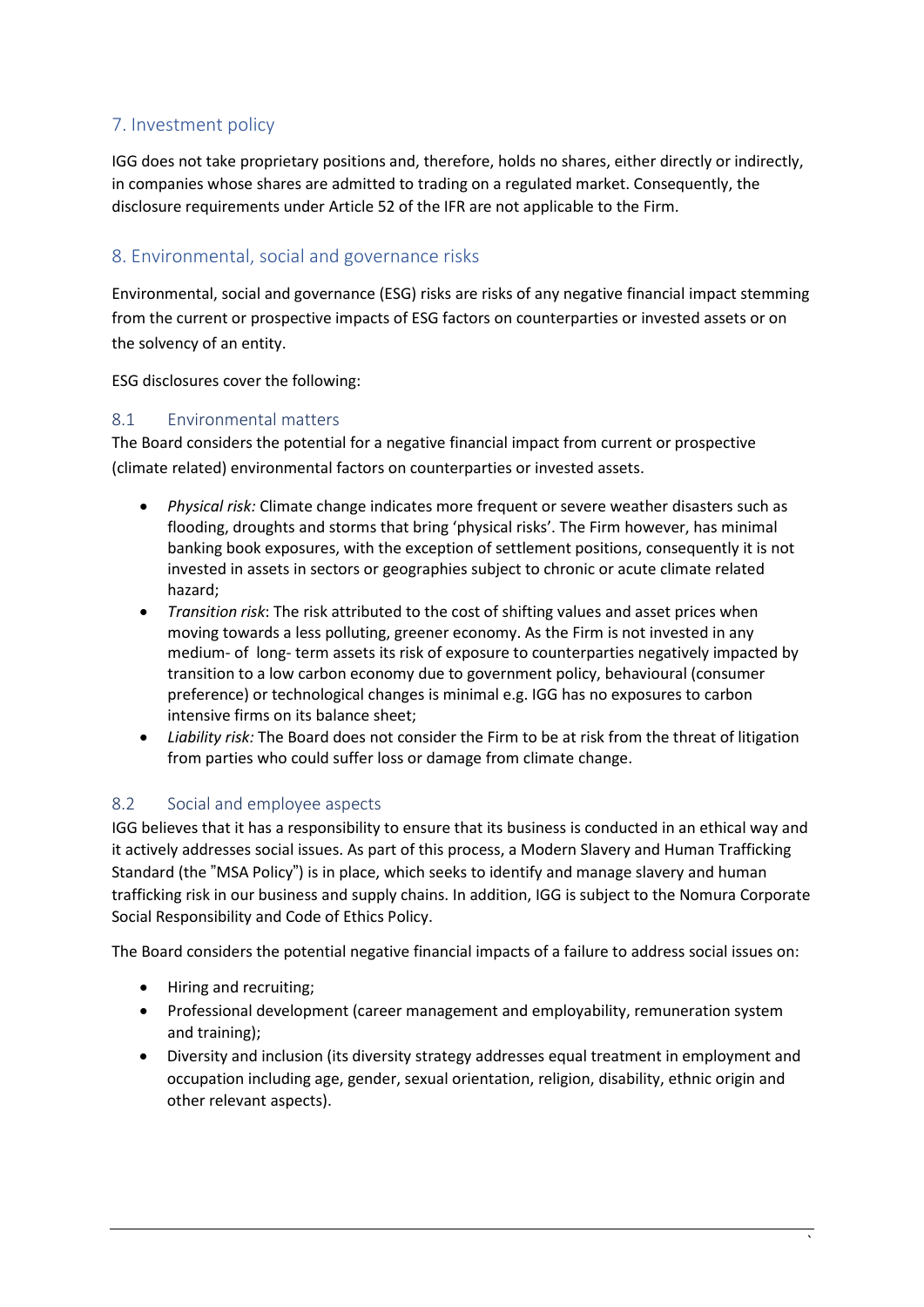#### 8.3 Governance

IGG, and its wider group, are continually considering how the integration of the effects of ESG factors and risks, in both governance arrangements and in the risk appetite framework, should be further addressed.

ESG factors, amongst others, are considered when reviewing:

- Corporate governance policies, frameworks and codes;
- Privacy and data security policies;
- The criteria applied when selecting directors;

Additionally, IGG takes all reasonable and necessary steps in the prevention of Financial Crime risks affecting the Firm, its clients, and the wider market by implementing controls relating to bribery, corruption, fraud, money laundering, terrorist financing, tax evasion and/or the contravention of financial Sanction law.

#### 8.4 Qualitative and quantitative disclosure templates

Both qualitative and quantitative ESG disclosures will be mandatory for class 2 investment firms for accounting periods commencing 22 December 2022 (Article 35 IFD). The EBA has published draft ITS on Pillar 3 disclosures on ESG risks, however these disclosures have been designed to apply to, and will only be mandated for, large institutions that have issued instruments traded on regulated markets, a population that does not include IGG. The Board consider that the current EBA draft disclosure templates have very limited applicability to the Firm's business model and, consequently, the Firm will await further guidance on the required ESG disclosures for class 2 investment firms.

## Contact information

Should you require any further information, please contact:

Torben Starkey | Managing Director Instinet Germany GmbH Rathenauplatz 1 Frankfurt am Main [Torben.starkey@instinet.com](mailto:Torben.starkey@instinet.com) Direct: +49 69 244 329 711